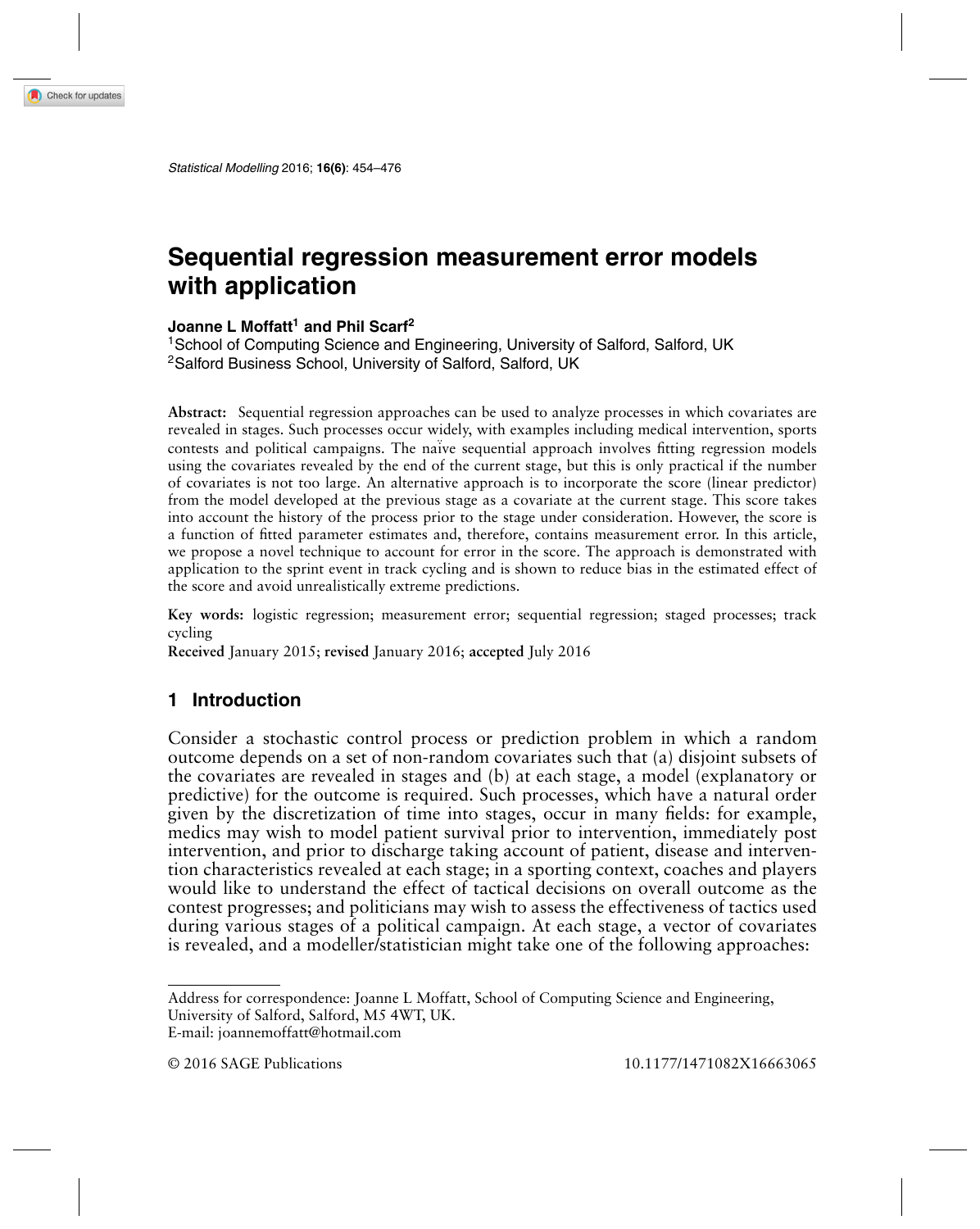- 1. At each stage  $i = 1, ..., m$ , fit a model that contains the covariates revealed up to and including stage *i*, repeating this process at each stage (naïve sequential regression).
- 2. At the first stage, fit a model that contains the covariates revealed at the first stage, and then at each stage  $i = 2, ..., m$ , fit a model that contains the covariates revealed at stage *i* plus the estimated linear predictor from the previous stage *i* − 1. Elisheva et al. (2000) refer to models, obtained in this way as sequential models and we will follow their convention of referring to the linear predictor as the score throughout this article.

The naïve approach (1) may be practical if both the total number of covariates and the number of stages are not too large. Otherwise, we should anticipate difficulties regarding covariate selection: for example, if a covariate enters the model at stage *i*, should it enter the model at all stages, or should its selection at stage *i* not influence selection at other stages? A solution to this problem is to proceed sequentially as in approach (2), so that a covariate that enters the model at stage *i* continues to have an effect at all subsequent stages, albeit becoming more dilute as the sequential model fitting proceeds. Approaches (1) and (2) are considered further in Section 2.

A drawback of the sequential approach (2) is that the estimates of the covariate effects can be biased since the score is itself a random variable. This article develops a measurement error model to alleviate this problem and, to our knowledge, is the first to do so. In particular, we describe a measurement error model for sequential generalized linear models (GLMs); we do this in Section 3, with a particular focus on sequential logistic regression. We will call our approach sequential measurement error regression. The approach is demonstrated in Section 4 by application to the sprint event in track cycling; here, the object is to explain race outcome at each of a number of intermediate stages in the race. The novel technique we develop avoids biases in the estimates of the effect of the score at each stage and, hence, is essential for making appropriate inferences about the size of covariate effects. In the example we describe, such biases were up to 19%, when measured relatively to the size of the effect. We also demonstrate that the difference in the predicted probabilities of overall outcome, between the standard sequential approach (2) and the sequential measurement error approach, propagates through the stages leading to unrealistically high or low values of the predicted probability when not accounting for measurement error.

## **2 Review of the statistical analysis of sequential processes**

A key feature of such sequential processes is that the number of influential covariates increases with each stage, since the model at stage *i* should consider all covariates revealed so far in the process. If there are too many influential covariates compared to the number of cases, the variability in the parameter estimates becomes large (Peduzzi et al., 1996; Vittinghoff and McCulloch, 2007). Vittinghoff and McCulloch (2007) suggest that there should be at least five events per covariate (an event being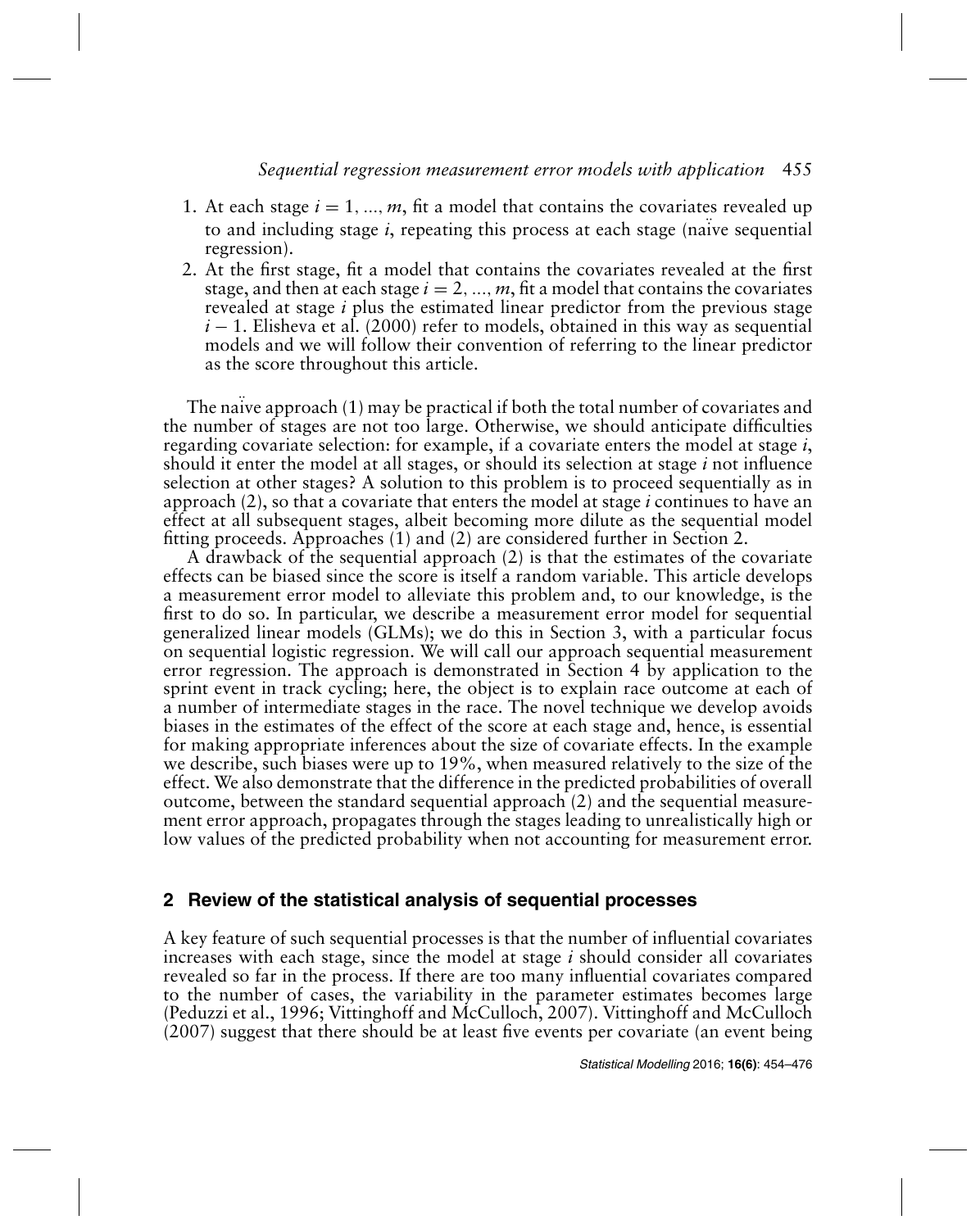the outcome, either success or failure, whichever occurs least often). Therefore, the naïve approach (1) will not be applicable for many processes. Each stage could be considered in isolation, by fitting a model with only the covariates revealed in the current stage. However, this can lead to the effect of covariates being misinterpreted. In particular, covariates at one stage may act as surrogates for other covariates revealed in earlier stages. For example, Hill et al. (2000), when studying coronary artery bypass treatment, developed a model containing covariates relating to a bypass operation as well as a covariate to capture pre-operative factors. They found that one of the operative covariates did not significantly affect outcome, in contrast to an earlier study that did not account for pre-operative factors.

To overcome this problem, Elisheva et al. (2000), Hill et al. (2000), Van Wermeskerken et al. (2000) and Welsby et al. (2002) used the estimated score (or the implied outcome probability) from the model developed at the previous stage as a covariate in place of all covariates revealed in the prior stages, that is, approach (2) of Section 1. This estimated linear predictor or estimated score (or its equivalent) is effectively a collective covariate describing the influential covariates prior to the current stage. However, the sequential logistic regression approach of Elisheva et al. (2000) makes the assumption that the score is a non-random covariate when it is, in fact, a random variable, since it is a function of the fitted parameter estimates from the preceding model and, therefore, contains intrinsic measurement errors. Measurement error has three effects, collectively known as the 'triple whammy' (Carroll et al., 2006). First, it causes bias in the parameter estimates. Second, it leads to a loss of power for detecting relationships between the outcome and the covariates. Finally, it masks features of the data that would otherwise be evident in plots of outcome against covariates. While measurement error methods have been successfully adopted in many fields, for example, blood pressure monitoring (time-varying measurement) and nutrient intake (significant measurement inaccuracies), they have not been used to adjust for error when the score from a model developed in an earlier stage of a process is used as a covariate in a later stage. We develop a methodology to do just this by combining the sequential regression approach with a likelihood-based measurement error method.

## **3 Sequential regression models**

Formally, let us suppose that we would like to predict the outcome of a process comprising *m* stages and that in the past we have observed *n* cases. Let us denote the covariates revealed by stage *i* as  $[\tilde{X}_1, \tilde{X}_2, ..., \tilde{X}_i], i = 1, ..., m$  and the ultimate outcome by *Y*. Note,  $\tilde{X}_k$  is then the collection of covariates revealed at stage *k* and is, therefore, a matrix. Let the complete set of covariates be denoted by  $X = [\tilde{X}_1, \tilde{X}_2, ..., \tilde{X}_m].$ Further more, denote the  $j^{\text{th}}$  observation of  $\tilde{\mathbf{X}}_k$  by  $\tilde{\mathbf{x}}_{kj}$  and the  $j^{\text{th}}$  observation of Y, the ultimate outcome, by  $y_i$ . Thus, the data (from past cases) are  $(\tilde{\mathbf{x}}_{ki}, y_i)$ ,  $k = 1, ..., m$ ,  $j = 1, ..., n$ . In the next two sub-sections, we describe the naïve sequential regression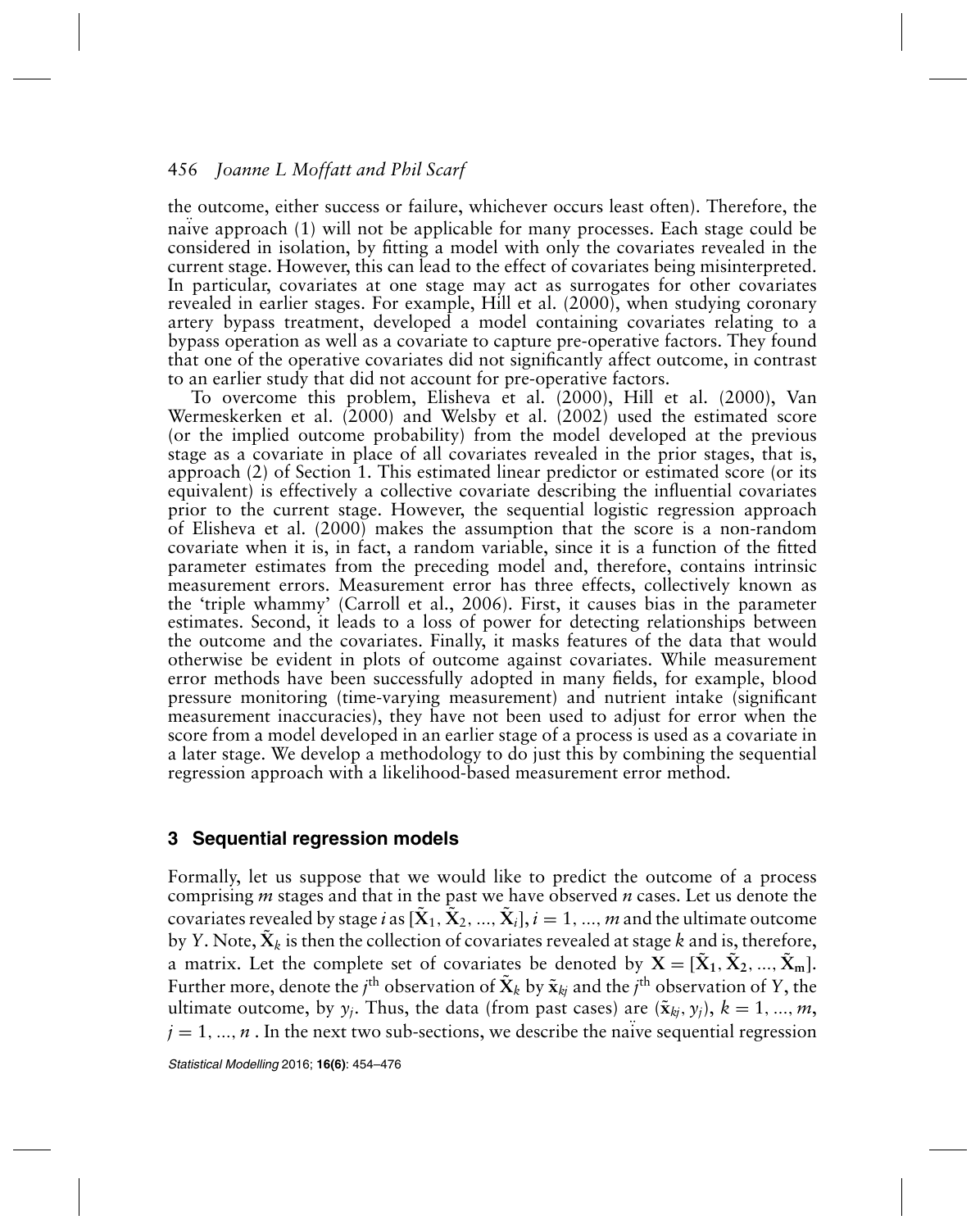(3.1) and sequential regression (3.2). In the third sub-section, the novel technique sequential measurement error regression, which combines sequential regression with measurement error methods to account for the error in the score, will be derived.

# 3.1 Naïve sequential regression

The naïve sequential model can be fitted in the standard way. At each stage  $i =$ 1, ..., m, data (of past cases)  $(\tilde{\mathbf{x}}_{ki}, y_j)$ ,  $k = 1, ..., i, j = 1, ..., n$  is used to fit the regression *Y*| $(\tilde{X}_1, \tilde{X}_2, ..., \tilde{X}_i)$ , so that at the first stage, we fit the regression model *Y*| $(\tilde{X}_1)$  to data  $(\tilde{\mathbf{x}}_{1i}, y_i)$ ,  $j = 1, ..., n$ , and at the second stage,  $Y|(\tilde{\mathbf{X}}_1, \tilde{\mathbf{X}}_2)$  to  $(\tilde{\mathbf{x}}_{1i}, \tilde{\mathbf{x}}_{2i}, y_i)$ ,  $j = 1, ..., n$  and so on. The result is *m* separate regressions. At each stage, one would expect to carry out a variable selection procedure, only fitting the important (influential) covariates and discarding the rest as non-significant. A forward stepwise procedure might be used for this (e.g., Seber and Lee, 2012). However, the inclusion–exclusion criteria will not be properly calibrated because many regression models are being fitted. In essence, the difficulty with this procedure is that it is not clear whether, if a covariate enters the regression at stage *i*, it should enter the regressions at all stages or perhaps at all later stages or whether its selection at stage *i* should not influence selection at other stages.

# 3.2 Sequential regression

At the first stage, we fit the regression model  $Y|(\tilde{\mathbf{X}}_1)$  using the covariates revealed at the first stage to data ( $\tilde{\mathbf{x}}_{1j}, y_j$ ), and then at each subsequent stage  $i = 2, ..., m$ , we fit the regression model *Y*|( $\hat{Z}_{i-1}$ ,  $\tilde{X}_i$ ) that contains the covariates revealed at stage *i* plus the score estimated from the previous stage *i* − 1 to data  $(\hat{z}_{i-1j}, \tilde{x}_{ij}, y_j)$ .  $Z_{i-1}$ is the estimated score obtained from fitting the regression at stage  $i - 1$  and  $(\hat{z}_{i-1j})$ ,  $j = 1, \ldots, n$ , its observed values. The regressions can be fitted at each stage using maximum likelihood estimation.

Variable selection can proceed in a standard way at each stage, using, for example, forward stepwise, because one is now only selecting covariates from those revealed at stage *i*,  $\tilde{X}_i$ . Denoting the covariates selected (from those revealed) at stage  $i$  by  $X_i$ , it then follows that the observed value of the score at stage  $i$  is given by  $\hat{z}_{ij} = \hat{\alpha}_i + \mathbf{x}_{ij}\hat{\mathbf{b}}_i + \hat{\beta}_i z_{i-1j}, i = 2, ..., m$ , where  $\alpha_i$  is a constant term,  $\hat{\mathbf{b}}_i$  (a column vector) is the parameter estimates for the covariates revealed in the current stage and  $\hat{\beta}_i$  is the parameter estimate for the score, with  $\hat{\textbf{b}}_i$  particularly being used for the interpretation of the model at stage *i*.

# 3.3 Sequential measurement error regression

The sequential model described above assumes that the estimated score  $\hat{Z}_{i-1}$  is a non-random variate, that is, measured without error. However, it is strictly not observed but is estimated with error, since it is a function of the parameter estimates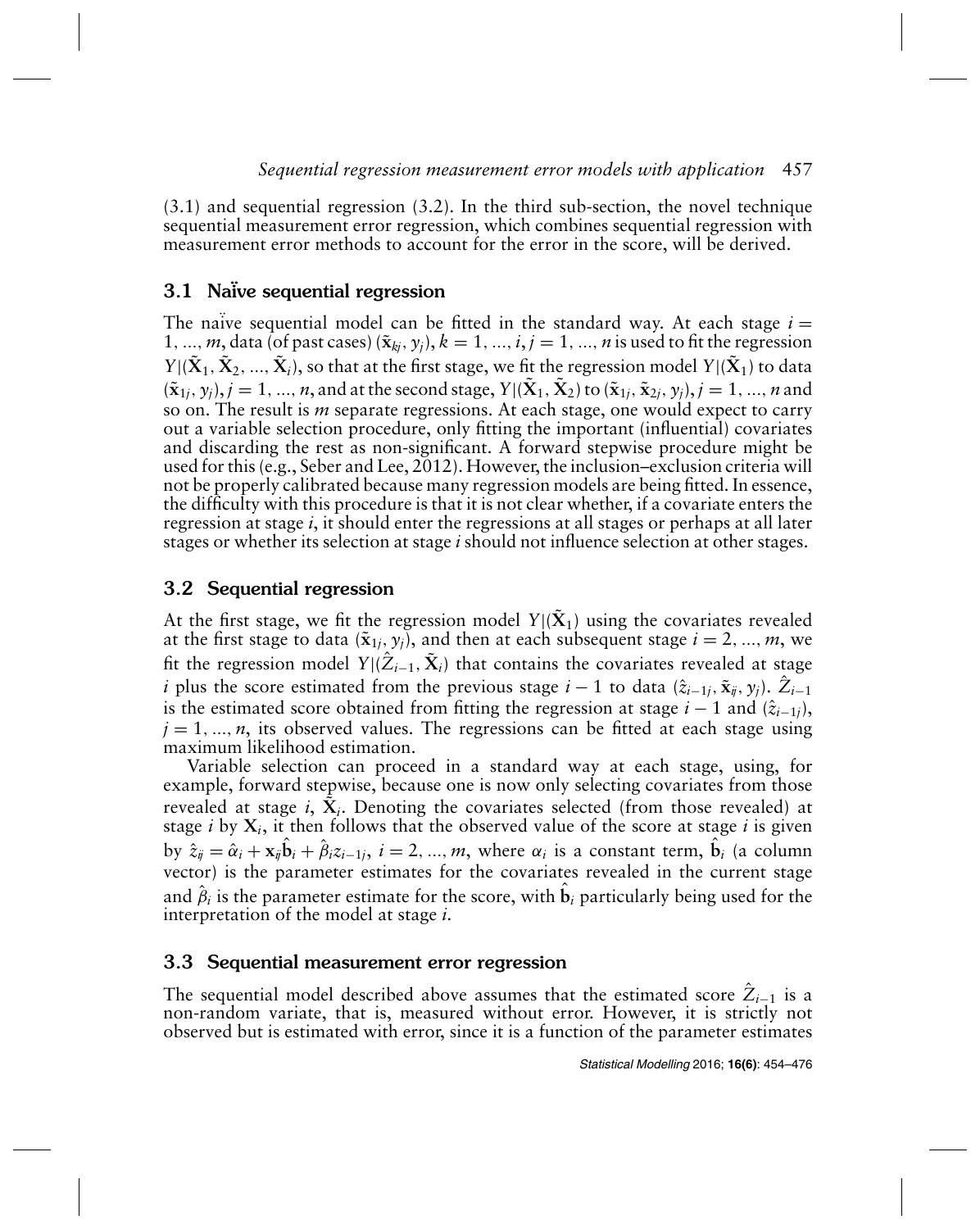$(\hat{\alpha}_{i-1}, \hat{\mathbf{b}}_{i-1}^T, \hat{\beta}_{i-1})$  from the preceding regression. We denote the true unknown score by *Zi*−1. There are different methods in the literature that can be used to account for error. We will adopt a likelihood approach, similar to Rabe-Hesketh et al. (2003). This approach is well established and has been shown in the literature to reduce the bias in covariates measured in error both analytically and practically (Thoresen and Laake, 2000). The sequential measurement error regression is derived in the next sub-section, followed by a discussion of the numerical optimization method used for fitting.

#### *3.3.1 Derivation of the sequential measurement error regression*

The likelihood approach maximizes the joint probability density  $f(Y, \hat{Z} | \mathbf{X})$ . We will assume a classical non-differential measurement error, which is appropriate if the errors do not contain extra information about the outcome (Carroll et al., 2006). This is a reasonable assumption because the error is in the score, which is the linear predictor from a generalized linear regression model developed at the previous stage and is, hence, not correlated with the outcome at the current stage. The joint density at stage  $i > 1$  can be written as an integral containing three components (Carroll et al., 2006):

$$
f(Y, \hat{Z}_{i-1} | \mathbf{X}_i) = \int f(Y | Z_{i-1}, \mathbf{X}_i) f(\hat{Z}_{i-1} | Z_{i-1}) f(Z_{i-1} | \mathbf{X}_i) dZ_{i-1}.
$$
 (3.1)

This equation contains three components, and therefore three sub-models are required to specify the full likelihood. These are:

1. The outcome sub-model  $f(Y|Z_{i-1}, X_i)$ : This is just a GLM. For logistic regression (and, therefore, sequential logistic measurement error regression), we set

$$
\text{prob}(y_j = 1 | z_{i-1j}, \mathbf{x}_{ij}) = \frac{\exp(\alpha_i + \mathbf{x}_{ij}\mathbf{b}_i + \beta_i z_{i-1j})}{1 + \exp(\alpha_i + \mathbf{x}_{ij}\mathbf{b}_i + \beta_i z_{i-1j})},
$$

and  $prob(y_i = 0 | z_{i-1} |, \mathbf{x}_{ij}) = 1 - prob(y_i = 1 | z_{i-1} |, \mathbf{x}_{ij})$ . For Poisson log-linear regression (and, therefore, sequential Poisson log-linear measurement error regression), we set

$$
\text{prob}(y_j = y | z_{i-1j}, \mathbf{x}_{ij}) = \exp \left\{ y(\alpha_i + \mathbf{x}_{ij} \mathbf{b}_i + \beta_i z_{i-1j}) - e^{(\alpha_i + \mathbf{x}_{ij} \mathbf{b}_i + \beta_i z_{i-1j})} \right\} / y!
$$

 $(y = 0, 1, \ldots)$ . For linear regression (normal errors), we set

$$
f(y_j|z_{i-1j}, \mathbf{x}_{ij}) = \frac{1}{\eta \sqrt{2\pi}} \exp \left[ -\frac{1}{2\eta^2} \left\{ y_j - (\alpha_i + \mathbf{x}_{ij} \mathbf{b}_i + \beta_i z_{i-1j}) \right\}^2 \right].
$$

2. The measurement error sub-model  $f(\hat{Z}_{i-1}|Z_{i-1})$ : The classical additive measurement error model,  $\hat{z}_{i-1j} = z_{i-1j} + u_{ij}$ , is assumed (Carroll et al., 2006), where  $u_{ij}$ is the additive normally distributed error so that  $f(\hat{Z}_{i-1}|Z_{i-1}) = \mathrm{N}(0, \sigma_{i-1j}^2)$ . The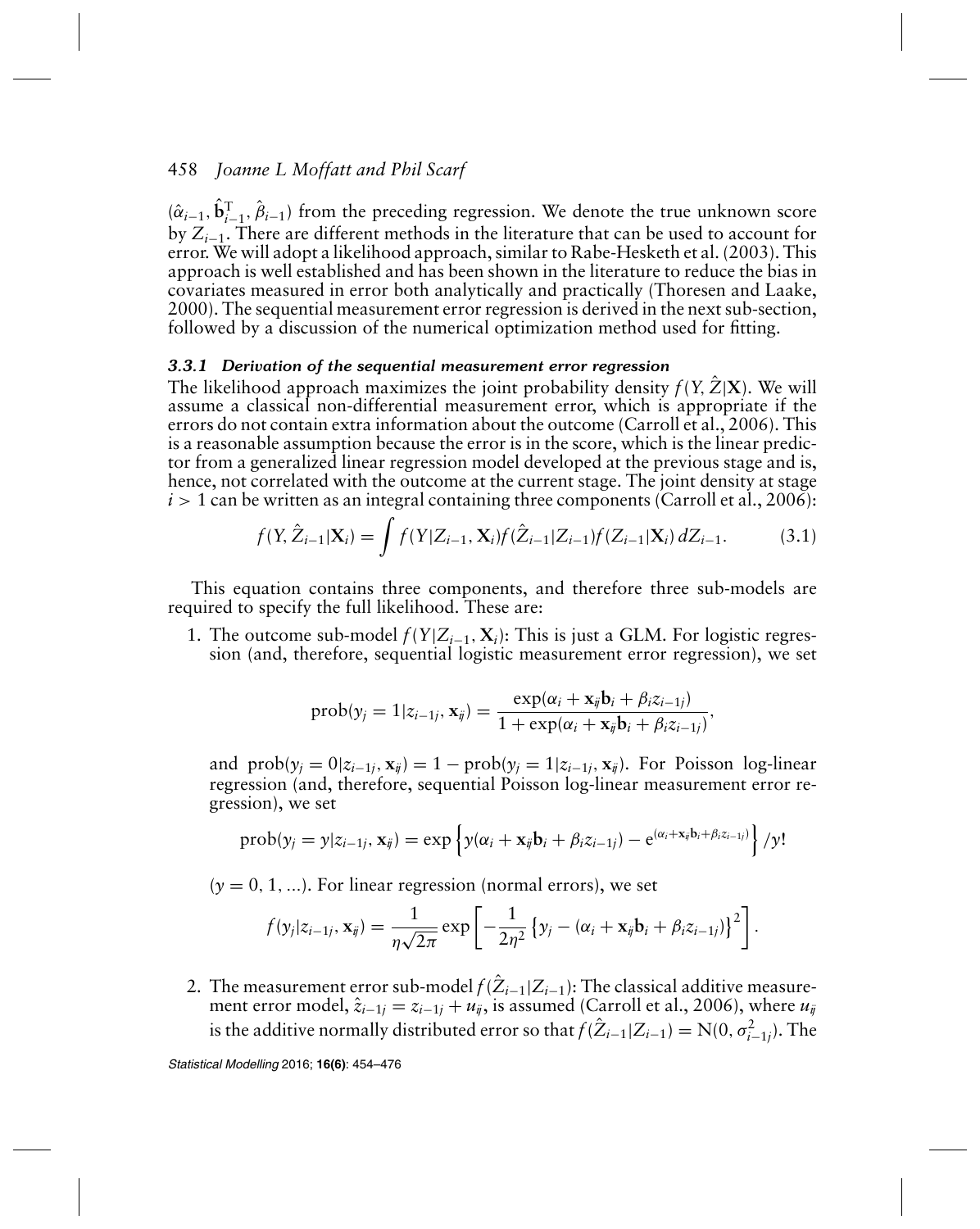assumption of normality is reasonable, since the score is a linear sum of parameters, each having an associated uncertainty.

3. The sub-model for the true unknown score  $f(Z_{i-1}|\mathbf{X}_i)$ : This sub-model can be difficult to specify in general and, therefore, can have a considerable impact on model robustness. The score  $Z_{i-1}$ , however, is the linear predictor from a GLM which is asymptotically normally distributed (McCullagh and Nelder, 1989) and, therefore,  $z_{i-1j} \sim N(\mu_{i-1}, \tau_{i-1}^2)$ . For the application which was used in this article, it was reasonable to assume that  $Z_{i-1}$  is independent of  $X_i$  (see Section 4 for further details). Therefore, this sub-model becomes *f*(*Zi*−1). This assumption will not be valid for all applications, but for this work, we will continue by assuming that  $Z_{i-1}$  is independent of  $X_i$ .

For sequential logistic measurement error regression, the likelihood function is then

$$
L = \prod_{j=1}^{m} \int_{-\infty}^{\infty} \left\{ \frac{\exp(\alpha_i + x_j b_i + \beta_i z_{i-1j})}{1 + \exp(\alpha_i + x_j b_i + \beta_i z_{i-1j})} \right\}^{y_{ij}} \left\{ \frac{1}{1 + \exp(\alpha_i + x_j b_i + \beta_i z_{i-1j})} \right\}^{1 - y_{ij}}
$$
  
 
$$
\times \frac{1}{\sigma_{i-1j}\sqrt{2\pi}} \exp\left\{ -\frac{1}{2\sigma_{i-1j}^2} \left( \hat{z}_{i-1j} - z_{i-1j} \right)^2 \right\} \times \frac{1}{\tau_{i-1}\sqrt{2\pi}} \exp\left\{ -\frac{1}{2\tau_{i-1}^2} \left( z_{i-1j} - \mu_{i-1} \right)^2 \right\} dz_{i-1,j}.
$$
(3.2)

The process of maximizing this likelihood function with respect to parameter vector  $[\alpha_i, \mathbf{b}_i, \beta_i, \mu_{i-1}, \tau_{i-1}^2]$  requires some technical, numerical work, and this is discussed in the next sub-section. Higdon and Schafer (2001) discuss the identifiability of such measurement error models. They point out that even when the model is identifiable (e.g., when sub-model 1 is logistic regression and sub-models 2 and 3 are normal), there is no practical information contained in the parameter estimates without validation or replication data; hence, the measurement error variance  $\sigma_{i-1j}^2$ should be known.

#### *3.3.2 Fitting the sequential measurement error model*

The steps required to fit the sequential measurement error model are as follows:

- 1. The measurement error variance is estimated using bootstrap samples.
- 2. The estimated score is calculated from the model at the previous stage.
- 3. The likelihood is evaluated numerically using Gauss—Hermite quadrature.
- 4. The log-likelihood is maximized using the Newton—Raphson method.

These steps are discussed further below:

*Step 1*: In the first step, the measurement error variance  $\sigma_{i-1j}^2$  for the observed score at the previous stage is calculated for each observation. A number of methods have been suggested for this calculation: (a) via a validation dataset (e.g., Guo and Little,  $2011$ ), where the true score is actually observed; (b) using replicate measurements of  $\hat{z}_{i-1j}$  (e.g., Rabe-Hesketh et al., 2003); and (c) via an instrument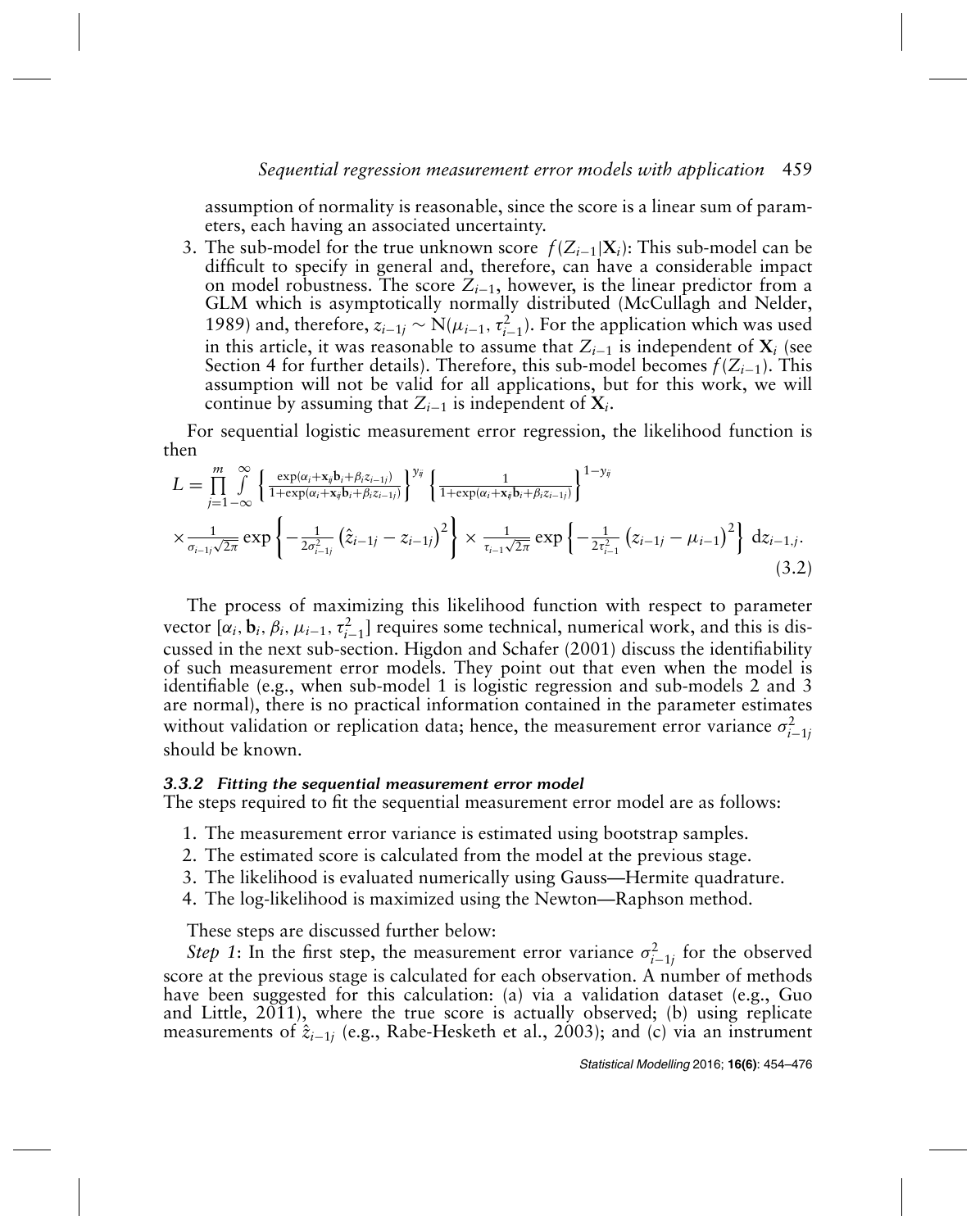variable (e.g., Rosner et al., 1990). In the example that we describe later, neither a validation dataset nor replicate measurements nor an instrument variable were available. Therefore, we recommend to use bootstrap samples of the original data to obtain replicated values of the estimated scores, that is, to refit the model at the previous stage using the bootstrap sample and to use the bootstrap sample variance of these estimated scores (Efron and Tibshirani, 1993).

*Step* 2: At each stage, the estimated scores  $Z_{i-1}$  must be calculated for each observation. At the first stage, this is a null step as there is no previous stage. At the second stage, we can use  $\hat{z}_{1j} = g\{E(y_j|\mathbf{x}_{1j})\} = \hat{\alpha}_1 + \mathbf{x}_{1j}\hat{\mathbf{b}}_1$ , where  $\hat{\alpha}_1, \hat{\mathbf{b}}_1$  are the estimates from the first stage and *g* is the link function in the GLM, since there is no measurement error component in the model fitted at the first stage. At the third stage, matters are more complicated. To quantify all predictive information from a previous stage in which there is a measurement error component, the estimated score is obtained from  $g\{E(y_i|\hat{z}_{i-1}, x_{ij})\}$  evaluated at the maximum likelihood estimate. Conceptually, this is the linearized predicted outcome from the previous stage and is calculated as follows. First, we have to calculate the probability density of  $y_j|\hat{z}_{i-1j}, x_{ji}$ :

$$
f(\mathbf{y}_j|\hat{z}_{i-1j}, \mathbf{x}_{ij}) = \frac{f(\mathbf{y}_j, \hat{z}_{i-1j}|\mathbf{x}_{ij})}{\int f(\mathbf{y}, \hat{z}_{i-1j}|\mathbf{x}_{ij}) d\mathbf{y}},
$$
\n(3.3)

then evaluate its expectation and finally transform the result using *g*. When the outcome variable is discrete, then the integral in the denominator of Equation (3.3) is a summation. In the case of logistic regression,  $g\{E(y_i|\hat{z}_{i-1j}, \mathbf{x}_{ij})\}$  is the logit transform of the fitted success probability: the fitted success probability is

$$
f(y_j = 1 | \hat{z}_{i-1j}, x_{ij}) = \frac{f(y_j = 1, \hat{z}_{i-1j} | \mathbf{x}_{ij})}{f(y_j = 1, \hat{z}_{i-1j} | \mathbf{x}_{ij}) + f(y_j = 0, \hat{z}_{i-1j} | \mathbf{x}_{ij})},
$$
(3.4)

so that

$$
g\{E(y_j|\hat{z}_{i-1j}, \mathbf{x}_{ij})\} = \log\{\frac{f(y_j=1|\hat{z}_{i-1j}, \mathbf{x}_{ij})}{1 - f(y_j=1|\hat{z}_{i-1j}, \mathbf{x}_{ij})}\}.
$$

The terms in the right-hand side of Equation (3.4) are evaluated in the same way as the likelihood function (3.1; described next) and setting parameters equal to their maximum likelihood estimates.

*Step 3*: The likelihood is evaluated numerically using, for example, Gauss— Hermite quadrature (Hildebrand, 1974), which is an ideal technique for approximating integrals involving exponentials as follows:

$$
\int_{-\infty}^{+\infty} e^{-z^2} f(z') dz' \approx \sum_{a=1}^A w_a f(z'_a),
$$

Statistical Modelling 2016; **16(6)**: 454–476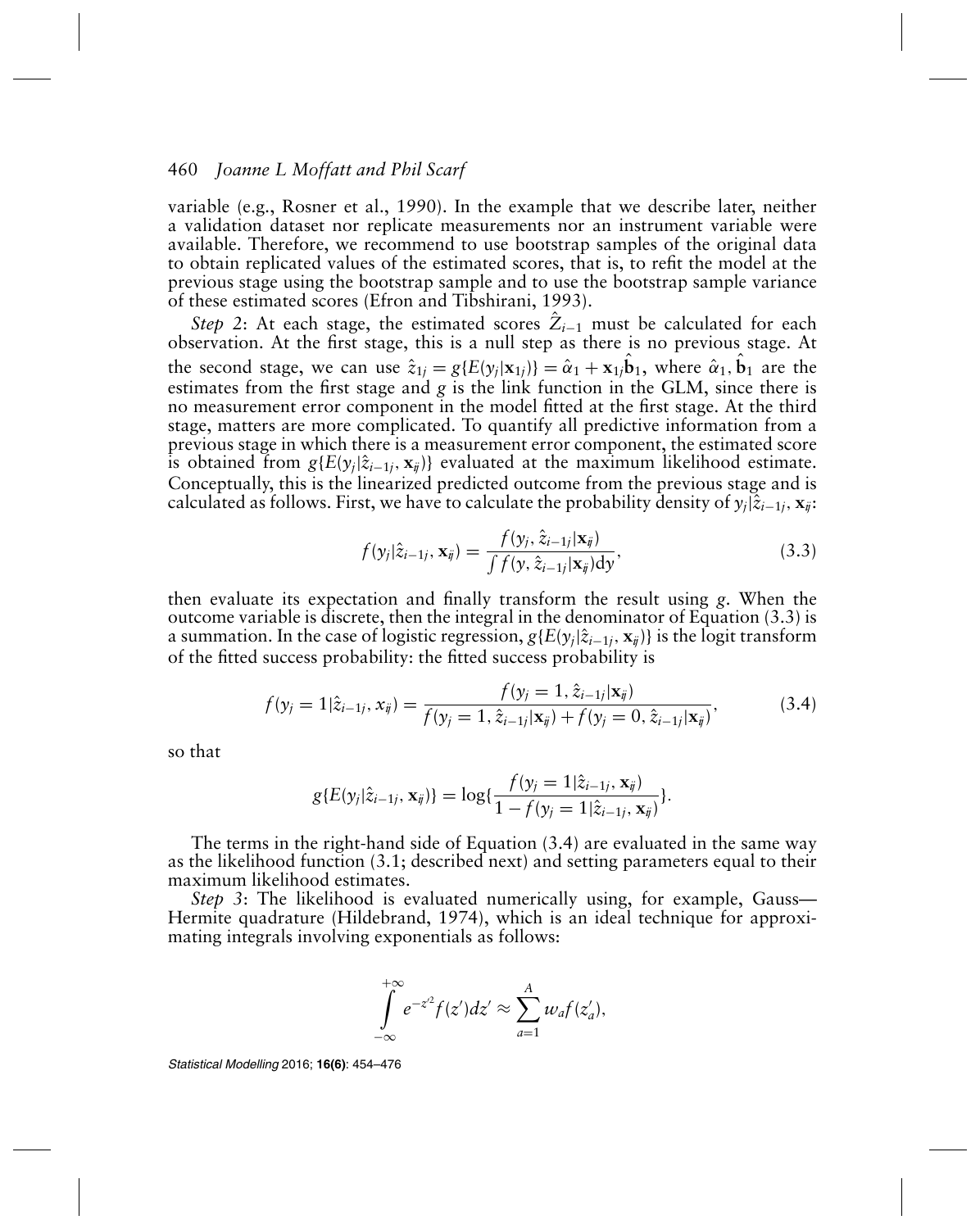where *A* is the number of sample points used for the approximation,  $z'_a$  are the roots of the Hermite polynomial  $H_A(z)$  and  $w_a$  are the associated weights given by

$$
w_a = \frac{2^{A-1} A! \sqrt{\pi}}{A^2 \left[ H_{A-1} \left( z_a' \right) \right]^2}.
$$

In order to apply Gauss—Hermite quadrature, the likelihood of Equation (3.2) needs to be transformed to the correct form by defining  $z^2$  as follows:

$$
z^{2} = \frac{(z_{i-1j} - \mu_{i-1})^2}{2\tau_{i-1}^2}.
$$

The likelihood (Equation 3.2) can then be written as

$$
\frac{1}{\sqrt{\pi}}\prod_{j}\int\left\{\frac{\exp\left(\alpha_{i}+\beta_{i}\left(\sqrt{2}\tau_{i-1}z'+\mu_{i-1}\right)+\mathbf{b}_{i}^{T}\mathbf{x}_{ij}\right)}{1+\exp\left(\alpha_{i}+\beta_{i}\left(\sqrt{2}\tau_{i}z'+\mu_{i-1}\right)+\mathbf{b}_{i}^{T}\mathbf{x}_{ij}\right)}\right\}^{y_{ij}}\times\left[1-\left\{\frac{\exp\left(\alpha_{i}+\beta_{i}\left(\sqrt{2}\tau_{i}z'+\mu_{i-1}\right)+\mathbf{b}_{i}^{T}\mathbf{x}_{ij}\right)}{1+\exp\left(\alpha_{i}+\beta_{i}\left(\sqrt{2}\tau_{i}z'+\mu_{i-1}\right)+\mathbf{b}_{i}^{T}\mathbf{x}_{ij}\right)}\right\}\right]^{1-y_{ij}}\times\frac{1}{\sqrt{2\pi\sigma_{i-1}^{2}}}\exp\left\{-\frac{\left(\hat{z}_{i-1j}-\left(\sqrt{2}\tau_{i-1}z'+\mu_{i-1}\right)\right)^{2}}{2\sigma_{i-1j}^{2}}\right\}\times\exp\left\{-\left(z'^{2}\right)\right\}dz'.
$$

This is now in the form of Gauss—Hemite quadrature and can be approximated numerically as

$$
\prod_{j} \sum_{a=1}^{A} w_a \left\{ \frac{\exp \left( \alpha_i + \beta_i \left( \sqrt{2} \tau_i z_a' + \mu_{i-1} \right) + \mathbf{b}_i^{\mathrm{T}} \mathbf{x}_{ij} \right)}{1 + \exp \left( \alpha_i + \beta_i \left( \sqrt{2} \tau_i z_a' + \mu_{i-1} \right) + \mathbf{b}_i^{\mathrm{T}} \mathbf{x}_{ij} \right)} \right\}^{\mathcal{Y}_{ij}} \times \left[ 1 - \left\{ \frac{\exp \left( \alpha_i + \beta_i \left( \sqrt{2} \tau_i z_a' + \mu_{i-1} \right) + \mathbf{b}_i^{\mathrm{T}} \mathbf{x}_{ij} \right)}{1 + \exp \left( \alpha_i + \beta_i \left( \sqrt{2} \tau_i z_a' + \mu_{i-1} \right) + \mathbf{b}_i^{\mathrm{T}} \mathbf{x}_{ij} \right)} \right\} \right\}^{\mathcal{Y}_{ij}} \times \frac{1}{\sqrt{2 \pi \sigma_{i-1j}^2}} \exp \left\{ - \frac{\left( \hat{z}_{i-1j} - \left( \sqrt{2} \tau_i z_a' + \mu_{i-1} \right) \right)^2}{2 \sigma_{i-1j}^2} \right\}.
$$

Statistical Modelling 2016; **16(6)**: 454–476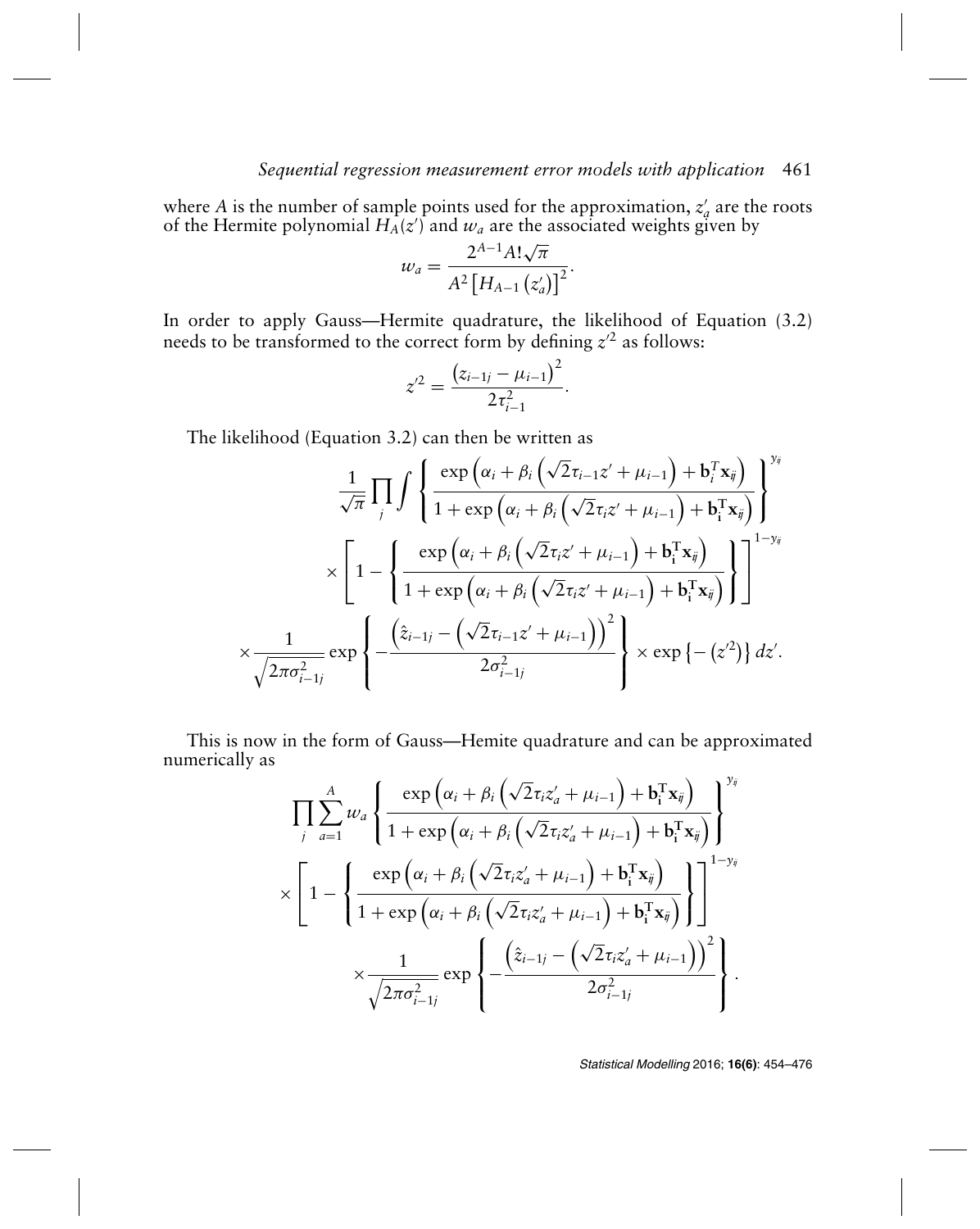*Step 4*: For computational purposes, it is easier to work with the log-likelihood. The accuracy of the quadrature depends on the number of points selected. We recommend evaluating the log-likelihood for increasing number of points starting with 10 in steps of 10 until a required accuracy is attained. The log-likelihood is then maximized to determine the unknown parameters, using, for example, Newton—Raphson method (Collett, 2002), which has been found to work well for measurement error models (Rabe-Hesketh et al., 2003). We recommend using the fitted values from the sequential regression as initial values for  $\hat{\alpha}_i$ ,  $\hat{\beta}_i$ ,  $\hat{\beta}_i$  in the maximization procedure for stage  $i = 2$ . For stages  $i > 2$ , the sequential regression model can be refitted using the estimated score as calculated at Step 2 to yield initial values. The mean and standard deviation of  $\hat{z}_{i-1j}$  over all *j* observations provide initial values for  $\mu_{i-1}$  and  $\tau_{i-1}$ . Standard errors are obtained from the variance–covariance matrix. This can be approximated by the negative inverse of the Hessian matrix (the matrix of the second derivatives of the log-likelihood with respect to the unknown parameters) which is obtained from the final stage of the Newton–Rapshon process. The *p*-values are then calculated in the same way as for normal logistic regression.

At each stage, one would expect to carry out a variable reduction procedure, proceeding in the same way as for the sequential regression model, Section 3.2.

## **4 Example: The match sprint in track cycling**

We now illustrate our ideas using an example from sport: the match sprint in track cycling. This is a highly tactical race that takes place between two riders in a velodrome. In major competitions, the riders race over three laps of a 250 m track. They start together and the first across the finish line wins. In major competitions, the event is organized in knock-out rounds, each round being a best-of-three race. An initial qualifying round, in which riders race individually against the clock over a 'flying' 200 m, determines the qualifiers and pairings for the knock-out rounds. The time an individual sets in the flying 200 m is called the 'flying time' and the implied speed the 'flying speed': This is an important covariate that we will use later. More details of the event can be found with UCI (2016). As the outcome of a single race is win or loss, we use logistic regression. Now, we want to (a) compare the 'novel sequential logistic measurement error regression' (Model 3) with 'naïve sequential logistic regression' (Model 1) and 'sequential logistic regression' (Model 2) and (b) briefly describe some tactical implications for riders and coaches that our preferred model suggests.

The factors that determine the outcome of a race are described in the next sub-section. We then present our results and compare and contrast the three models.

## 4.1 Factors in the match sprint: Description and data collection

Using video footage, supplied by British Cycling, of 367 races from major competitions between 2006 and 2008 (see Table 1), the times and the position (perpendicular distance from the inside of the track) at which riders crossed each of the five visible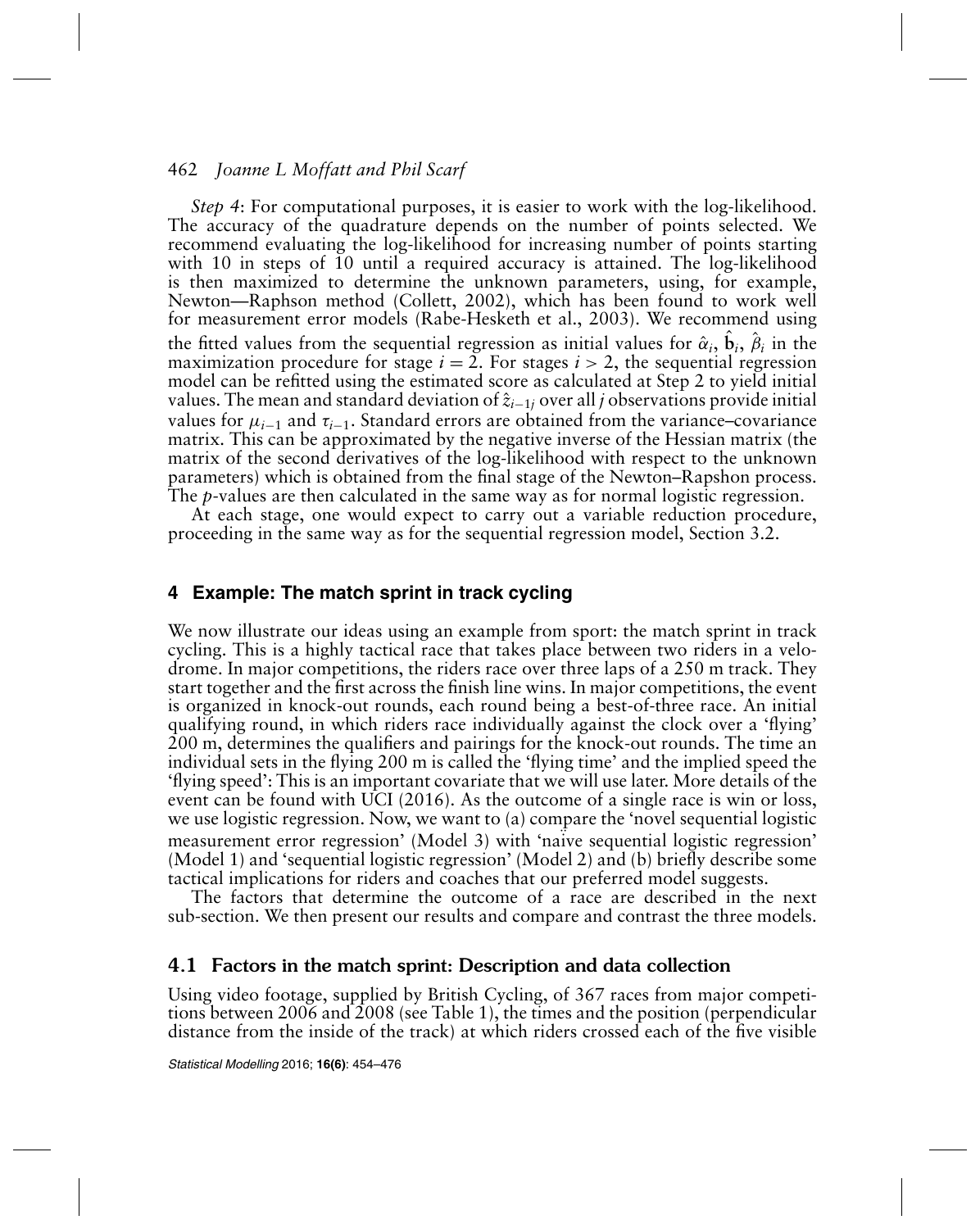| Gender | Number of races | Average flying speed (km/hr) | % of faster riders who won |
|--------|-----------------|------------------------------|----------------------------|
| Male   | 203             | 69.47                        | 75%                        |
| Female | 164             | 62.72                        | 66%                        |
| Total  | 367             | 66.49                        | 71%                        |

**Table 1** Number of races, average flying speed in km/hr and the percentage of faster riders (by flying speed) who won the race for the dataset used to build the models by gender

**Note:** Faster rider is the rider with the faster flying speed.

marks (the solid longitudinal lines shown in Figure 1) for each of the races were found. Times were determined to an accuracy of 1/50th second. Positions were ordinally categorized and were also collected at each mark and each virtual mark as shown in Figure 1 (11 marks in total). The track is not flat but slopes upwards, linearly from the inside. The slope is greatest at the apex of the curves. Using the known threedimensional geometry of the track and the information collected from video footage, riders' average speeds over a stage were estimated; this is discussed further in Moffatt et al. (2014). The flying speeds of riders from the qualifying round were obtained from the Tissot Timing website (Tissot Timing, 2016). The average flying speeds were 63 km/hr and 69 km/hr for female and male riders, respectively (see Table 1).



**Figure 1** Plan view of a track, showing the track division for determining speed and position and describing covariates and tactics:The latitudinal lines divide the track into six positions.The Finish, 200 m and 100 m, lines divide the track into stages, with stage 1 occurring in lap 1 and stages 2–4 occurring in lap 2.The diagram also shows the marks on the track at which data were collected, which correspond to either actual markings on the track (**–––**), or to virtual marks (**– –**) where additional information regarding riders' positions was collected. Each mark is given a label comprising two numbers:The first number refers to the stage and the second refers to the mark within the stage.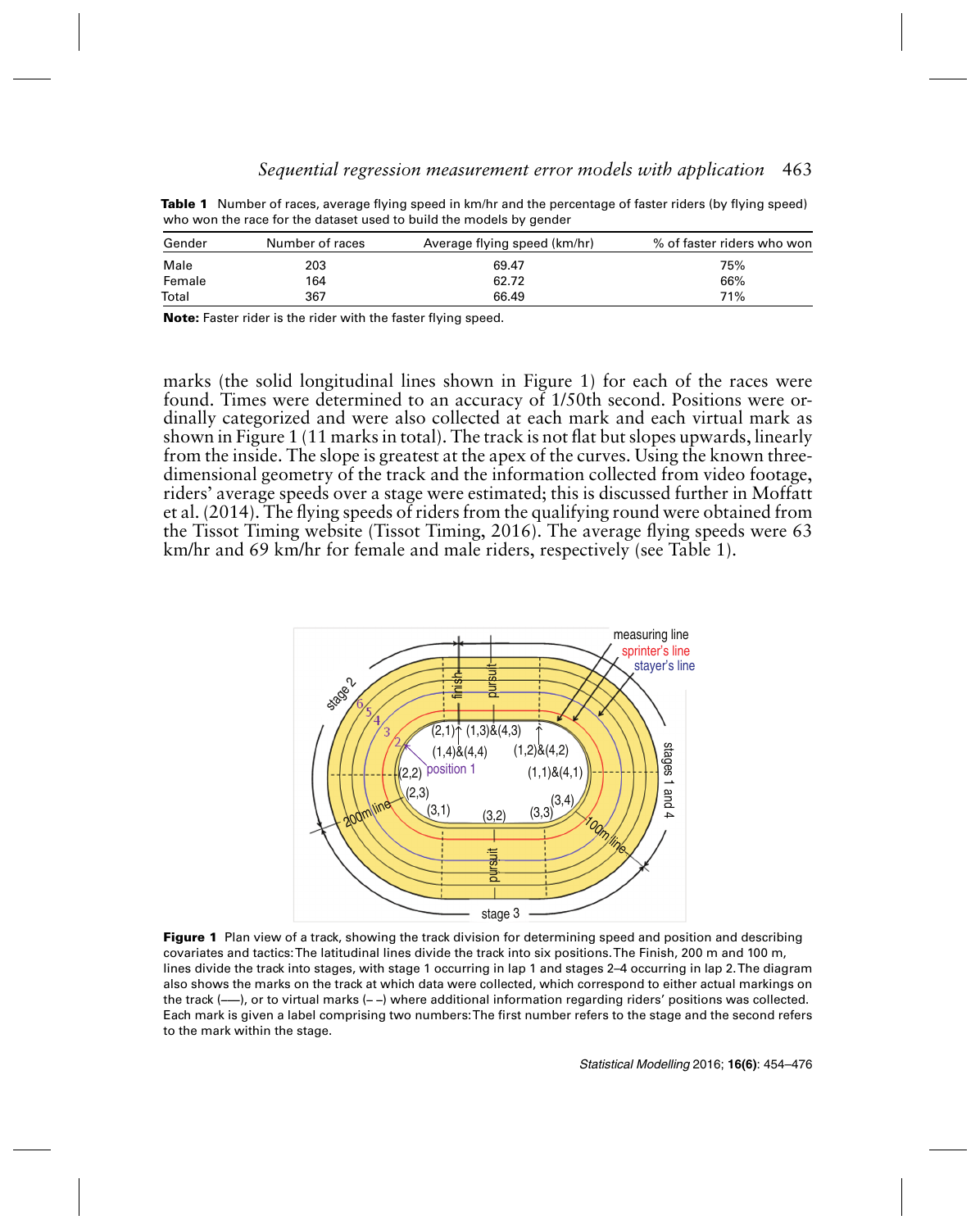The faster rider (rider with the faster flying speed) does not always win; in the dataset used to build the model, the faster rider won 71% of the time (see Table 1). The race is, therefore, highly tactical; broadly speaking, riders vie for track position in the first part of the race and sprint for the finish line in the second part. Riders typically cannot sustain an early sprint; flat out sprints from the start are rare and will be unsuccessful unless the trailing rider is taken by surprise or is much weaker. Therefore, throughout a race, a rider must make decisions about speed and position based upon an opponent's speed and position, distance to the finish, and pre-race tactical plans.

In each model  $(1-3)$ , we assign the reference rider as the faster rider by 'flying speed', and the outcome is recorded from the point of view of this rider. For modelling, we divide the race into the following stages as shown in Figure 1. Stage 1 is the last 100 m of the first lap (600 m to 500 m to go). Moffatt et al. (2014) found race tactics not to be important prior to 600 m to go; therefore, this part of the race was not considered. At the end of stage 1, there are two laps (500 m) to go. Stage 2 is the next 50 m, stage 3 is the next 100 m and stage 4 is the final 100 m of the second lap (see Figure 1). Thus, four regressions are fitted at 500 m, 450 m, 350 m and 250 m to go. Tactically, the second lap is the crux of the race, and riders are committed to their actions as they enter the final lap: sprinting flat-out to hold the lead while staying inside the sprinter's line or slipstreaming and overtaking around the final bend.

#### 4.2 Model fitting procedure

Model 1 was fitted using the standard functions available in the R programming language (R Development Core Team, 2016). The fitting of Models 2 and 3 was implemented in MATLAB® (2007, Mathworks, Natick, Massachusetts), including the variable selection procedure. The final set of covariates described in Tables 2 and 3, which includes first order interactions, was developed from the primary covariates (positions and average speeds). The final set of covariates relates to the average speed of the riders over stages, track position at the marks, changes of position and changes of lead (overtaking). In this example, over 30 covariates were considered at each stage. This made it impractical to use a variable selection technique which involved fitting all possible regressions and choosing between them using, for example, Akaike information criterion or Bayesian information criterion (Dobson and Barnett, 2008). Instead, a procedure using bootstrap techniques in conjunction with forward stepwise was used (Sauerbrei and Schumacher, 1992). This involved generating bootstrap samples and fitting the regression to each bootstrap sample using forward stepwise to yield a bootstrap regression for each member of the bootstrap sample. Revealed covariates are selected for the final regression based on the number of times they appear in the bootstrap regressions. Although this procedure has been criticized for misselection (Austin, 2008), the broad view is that it selects covariates robustly.

As discussed in Section 3.3.1, for this application we assume that *Zi*<sup>−</sup><sup>1</sup> is independent of **X***i*. This means that the true score (which is related to the probability of winning at the previous stage) is not correlated with the other covariates revealed in the current stage. This assumption was tested on our dataset by testing for correlation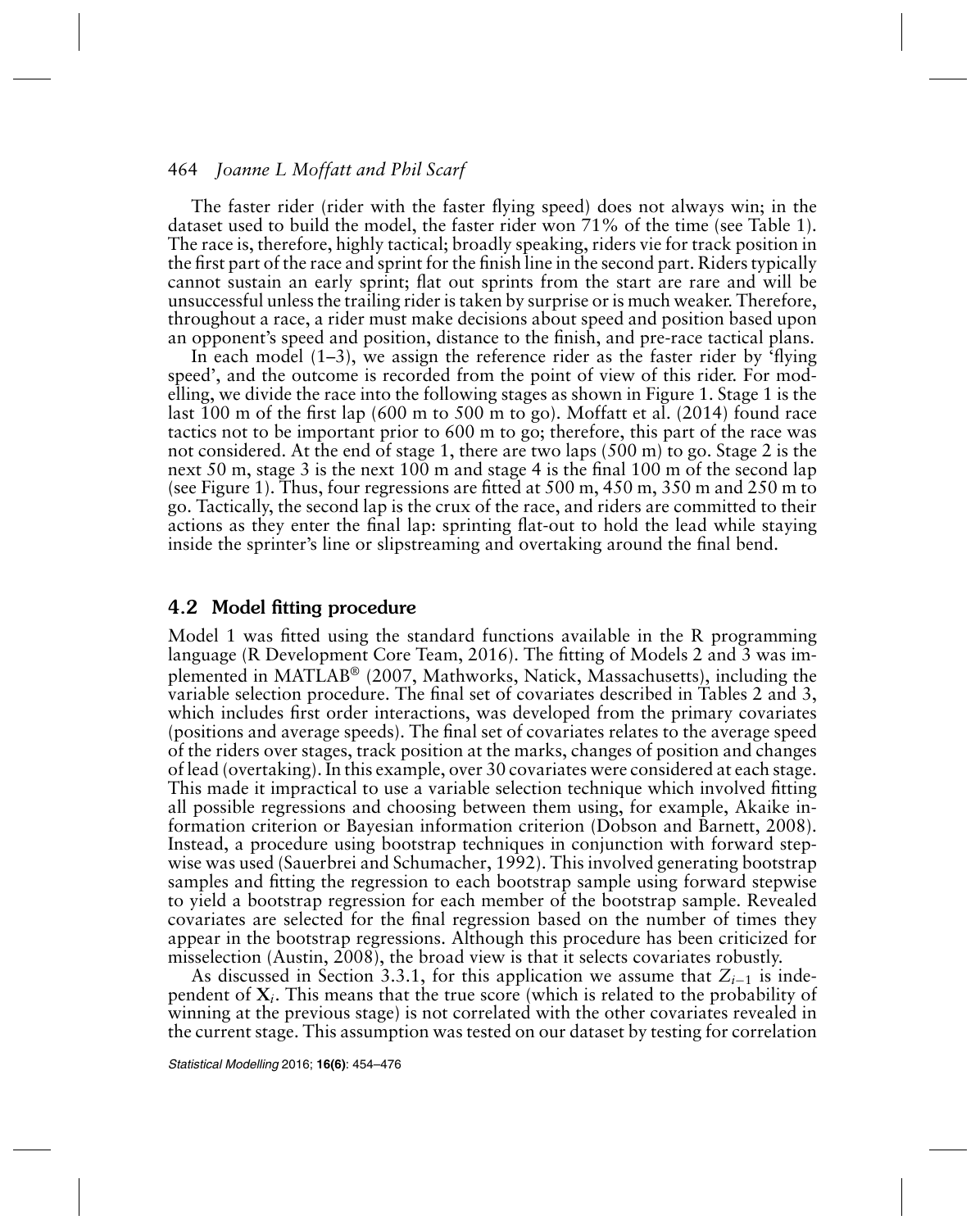between the estimated score and the other covariates for the final model. Pearson product-moment correlation coefficient was calculated between the estimated score and the other covariates. No significant correlation (*p*-value less than 0.05) was found, indicating that this is also likely to be valid for the true score.

In order to directly compare Models 1 to 3, the same sets of covariates were used. These covariates were selected when applying the sequential model (Model 2) rather than the measurement error model (Model 3). This approach is likely to be more stringent because the sequential regression model is more optimistic about the size of effects, and this approach also had the advantage of reducing the computational burden (Moffatt, 2012).

# 4.3 Results

Tables 2 and 3 show how the interpretative complexity of the naïve sequential regression (Model 1) increases through the stages. The parameter estimates are generally more significant and the standard errors are generally larger for the naïve sequential model (Model 1). There are many more covariates in the naïve sequential models; therefore, there are not as many events (event being the outcome which occurred less often, i.e., win or lose in this case) per covariate term. Even at 450 m to go, there are only nine events per covariate term, reducing to five events per covariate term at 250 m to go. This suggests that the naïve sequential models in general are likely to be unstable/poorly estimated at later stages, particularly when there are many covariates in the models. Peduzzi et al. (1996) found in a simulated study that the variability in the parameter estimates becomes large and, hence, inaccurate when there are less than 10 events per covariate.

The sequential regression (Model 2) reduces this complexity; however, as discussed in Section 3, the sequential model assumes that the estimated score is measured without error, which is not true. When accounting for error in the score (Model 3) with a well-established measurement error method for our dataset, the estimated effect of the score at each stage is between 16% and 19% higher than when not accounting for error in the score (Model 2). This indicates that not accounting for the error in the score can lead to the estimate of the effect of the true unknown score being biased towards zero. The parameter estimates for most of the revealed covariates are similar for the sequential and sequential measurement error models. Therefore, the effect of the actions riders apply on win probability at each stage is similar for the sequential and sequential measurement error models. The key actions and race states that appear to influence race outcome at each stage are described in the next sub-section. However, the sequential model which underestimates the effect of the true unknown score, therefore, conversely overestimates the effects of revealed covariates. In this way, the sequential model places more importance on race actions and less on the ratio of flying speeds (the covariate that dominates the score) than the sequential measurement error model.

The parameter estimates which are most dissimilar for the sequential and sequential measurement error models are *UO*(O,4) and *DH*(4,4)×*UO*(O,4) in the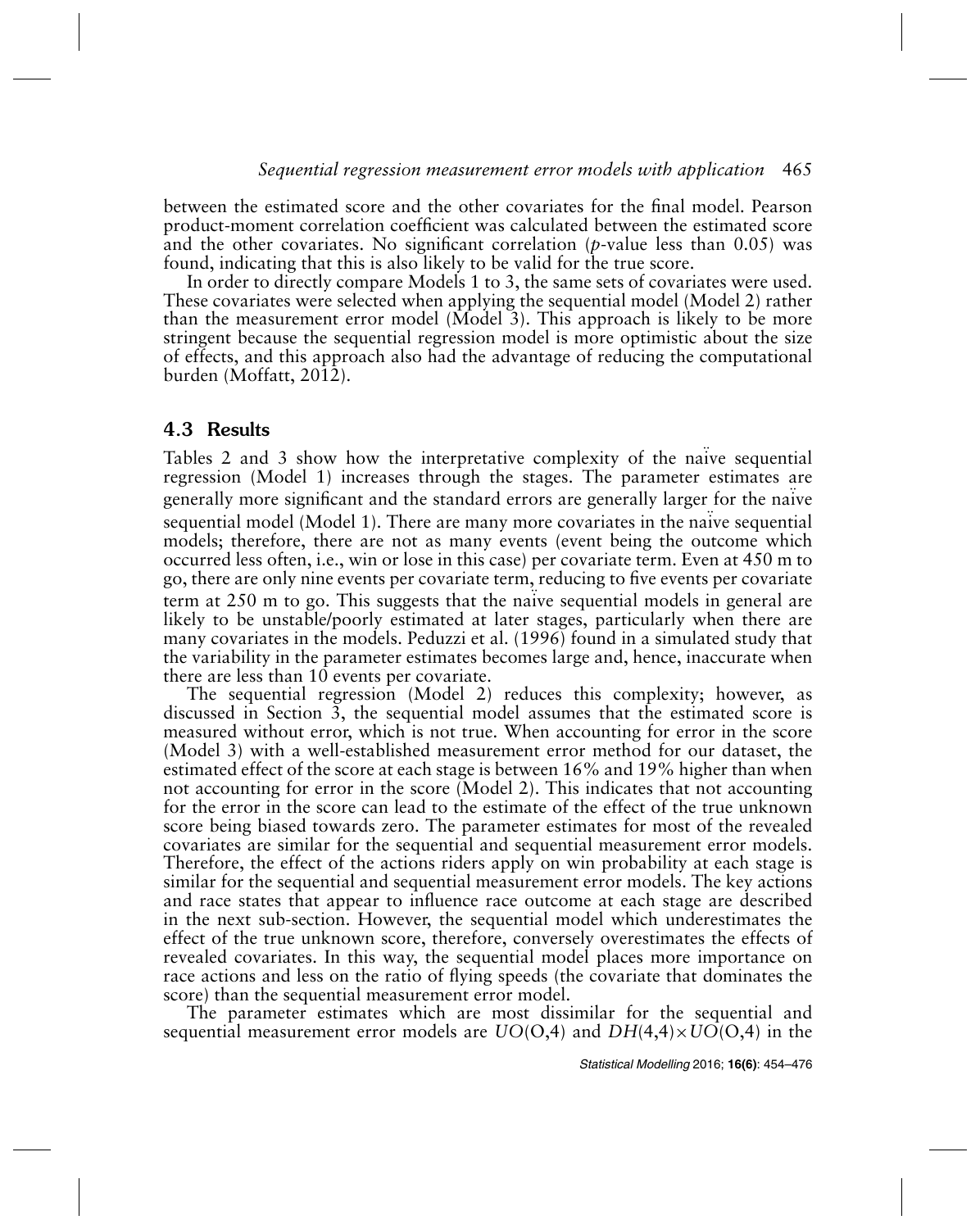| Stage        | <b>Covariate</b>           |                          | Model 1                  |                          |                                                                          | Model 2                  |                          |                          | Model 3                  |                          |
|--------------|----------------------------|--------------------------|--------------------------|--------------------------|--------------------------------------------------------------------------|--------------------------|--------------------------|--------------------------|--------------------------|--------------------------|
|              |                            | Estimate                 |                          |                          | St. error p-value fEstimate St. error p-value Estimate St. error p-value |                          |                          |                          |                          |                          |
|              | Intercept                  | $-74.71$                 | 14.02                    | 0.00                     | $-74.71$                                                                 | 14.02                    | 0.00                     | $-74.71$                 | 14.02                    | 0.00                     |
|              | FF                         | 74.63                    | 13.87                    | 0.00                     | 74.63                                                                    | 13.87                    | 0.00                     | 74.63                    | 13.87                    | 0.00                     |
|              | DC(1)                      | $-0.24$                  | 0.10                     | 0.01                     | $-0.24$                                                                  | 0.10                     | 0.01                     | $-0.24$                  | 0.10                     | 0.01                     |
| 1            | FI(1,2)                    | $-0.75$                  | 0.31                     | 0.02                     | $-0.75$                                                                  | 0.31                     | 0.02                     | $-0.75$                  | 0.31                     | 0.02                     |
|              | FI(1,1)                    | 0.71                     | 0.34                     | 0.03                     | 0.71                                                                     | 0.34                     | 0.03                     | 0.71                     | 0.34                     | 0.03                     |
|              | $DC(1) \times F(I,2)$      | 0.26                     | 0.11                     | 0.02                     | 0.26                                                                     | 0.11                     | 0.02                     | 0.26                     | 0.11                     | 0.02                     |
|              | Intercept                  | $-78.72$                 | 14.64                    | 0.00                     | 1.56                                                                     | 0.66                     | 0.02                     | 1.32                     | 0.68                     | 0.05                     |
|              | FF                         | 80.22                    | 14.55                    | 0.00                     | $\overline{\phantom{0}}$                                                 | $\overline{\phantom{0}}$ | $\overline{\phantom{0}}$ |                          | $\overline{\phantom{0}}$ | $\overline{\phantom{0}}$ |
|              | DC(1)                      | $-0.32$                  | 0.10                     | 0.00                     | $\qquad \qquad -$                                                        | $\overline{\phantom{0}}$ | $\overline{\phantom{0}}$ | $\overline{\phantom{0}}$ | —                        | $\overline{\phantom{0}}$ |
|              | FI(1,2)                    | $-0.74$                  | 0.33                     | 0.02                     | $\equiv$                                                                 | $\equiv$                 | $\overline{\phantom{0}}$ | $\overline{\phantom{0}}$ | $\overline{\phantom{0}}$ | $\overline{\phantom{0}}$ |
|              | FI(1,1)                    | 0.75                     | 0.36                     | 0.04                     | $\equiv$                                                                 | $\overline{\phantom{0}}$ | $\overline{\phantom{0}}$ | $\overline{\phantom{0}}$ | -                        | $\qquad \qquad -$        |
|              | $DC(1) \times F(I,2)$      | 0.37                     | 0.12                     | 0.00                     | $\equiv$                                                                 | $\equiv$                 | $\overline{\phantom{0}}$ | $\overline{\phantom{0}}$ | $\overline{\phantom{0}}$ | $\overline{\phantom{0}}$ |
|              | Z(1)                       | $=$                      | $\overline{\phantom{0}}$ | $\overline{\phantom{0}}$ | 1.09                                                                     | 0.18                     | 0.00                     | 1.30                     | 0.22                     | 0.00                     |
| $\mathbf{z}$ | SC(2,1,3)                  | $-1.09$                  | 0.30                     | 0.00                     | $-1.07$                                                                  | 0.30                     | 0.00                     | $-1.04$                  | 0.30                     | 0.00                     |
|              | AF(2)                      | $-0.90$                  | 0.49                     | 0.07                     | $-0.88$                                                                  | 0.48                     | 0.07                     | $-0.83$                  | 0.49                     | 0.09                     |
|              | RP(2,3)                    | $-7.52$                  | 2.45                     | 0.00                     | $-7.21$                                                                  | 2.42                     | 0.00                     | $-7.15$                  | 2.49                     | 0.00                     |
|              | $AF(2) \times RP(2,3)$     | 5.43                     | 2.01                     | 0.01                     | 5.20                                                                     | 1.99                     | 0.01                     | 5.16                     | 2.04                     | 0.01                     |
|              | $RP(2,3) \times SC(2,1,3)$ | 1.71                     | 0.69                     | 0.01                     | 1.68                                                                     | 0.69                     | 0.01                     | 1.62                     | 0.71                     | 0.02                     |
|              | μ                          | $\overline{\phantom{0}}$ | $\overline{\phantom{0}}$ | $\equiv$                 | $\overline{\phantom{0}}$                                                 | $\qquad \qquad -$        | $\equiv$                 | 1.07                     | 0.05                     | $\qquad \qquad -$        |
|              | $\mathsf{t}$               | $\equiv$                 | $\overline{\phantom{0}}$ | $\overline{\phantom{0}}$ | $\equiv$                                                                 | $\equiv$                 | $\equiv$                 | 0.85                     | 0.04                     | $=$                      |
|              | Intercept                  | $-94.58$                 | 16.57                    | 0.00                     | $-0.38$                                                                  | 0.26                     | 0.15                     | $-0.54$                  | 0.29                     | 0.06                     |
|              | FF                         | 96.22                    | 16.51                    | 0.00                     | $\overline{\phantom{0}}$                                                 | $\equiv$                 | $\overline{\phantom{0}}$ | $\overline{\phantom{0}}$ | $\overline{\phantom{0}}$ | $\overline{\phantom{0}}$ |
|              | DC(1)                      | $-0.43$                  | 0.11                     | 0.00                     | $\equiv$                                                                 | $\equiv$                 | $\overline{\phantom{0}}$ | $\overline{\phantom{0}}$ | $\overline{\phantom{0}}$ | -                        |
|              | FI(1,2)                    | $-0.88$                  | 0.35                     | 0.01                     | $-$                                                                      | $\equiv$                 | $=$                      | $\overline{a}$           | $\overline{a}$           | $\overline{\phantom{0}}$ |
|              | FI(1,1)                    | 0.86                     | 0.38                     | 0.02                     | $\overline{\phantom{0}}$                                                 | $\equiv$                 | $\equiv$                 | $\overline{\phantom{0}}$ | $\overline{\phantom{0}}$ | $\overline{\phantom{0}}$ |
|              | $DC(1) \times F/(1,2)$     | 0.45                     | 0.13                     | 0.00                     | $\equiv$                                                                 |                          |                          |                          |                          |                          |
|              | SC(2, 1, 3)                | $-1.22$                  | 0.32                     | 0.00                     | $\equiv$                                                                 |                          | $\equiv$                 | $\overline{\phantom{0}}$ |                          | $\qquad \qquad -$        |
|              | AF(2)                      | $-1.27$                  | 0.53                     | 0.02                     | $=$                                                                      | $\equiv$                 | $\equiv$                 | $\overline{a}$           | $\overline{\phantom{0}}$ | $\equiv$                 |
| 3            | RP(2,3)                    | $-10.53$                 | 2.85                     | 0.00                     | $\overline{a}$                                                           | $\overline{\phantom{0}}$ | $\overline{\phantom{0}}$ | $\overline{\phantom{0}}$ | $\overline{\phantom{0}}$ | $\overline{\phantom{0}}$ |
|              | $AF(2) \times RP(2,3)$     | 7.74                     | 2.34                     | 0.00                     | $\qquad \qquad -$                                                        |                          |                          |                          |                          | $\qquad \qquad -$        |
|              | $RP(2,3) \times SC(2,1,3)$ | 1.93                     | 0.74                     | 0.01                     | $\equiv$                                                                 | $\equiv$                 | ═                        | $\overline{\phantom{0}}$ | $\equiv$                 | $\overline{\phantom{0}}$ |
|              | Z(2)                       |                          | $\overline{\phantom{0}}$ | $\overline{\phantom{0}}$ | 1.21                                                                     | 0.17                     | 0.00                     | 1.40                     | 0.20                     | 0.00                     |
|              | SL(3,3)                    | 0.84                     | 0.29                     | 0.00                     | 0.80                                                                     | 0.28                     | 0.00                     | 0.85                     | 0.30                     | 0.00                     |
|              | FI(3,1)                    | $-1.90$                  | 0.47                     | 0.00                     | $-1.86$                                                                  | 0.46                     | 0.00                     | $-1.87$                  | 0.48                     | 0.00                     |
|              | SI(3,1)                    | $-0.26$                  | 0.40                     | 0.52                     | $-0.28$                                                                  | 0.39                     | 0.47                     | $-0.31$                  | 0.41                     | 0.44                     |
|              | $FI(3,1) \times SI(3,1)$   | 2.50                     | 0.67                     | 0.00                     | 2.43                                                                     | 0.65                     | 0.00                     | 2.44                     | 0.67                     | 0.00                     |
|              |                            |                          |                          |                          |                                                                          |                          |                          |                          |                          |                          |
|              | μ                          |                          |                          |                          |                                                                          |                          | $\overline{\phantom{0}}$ | 1.14                     | 0.06                     | $\overline{\phantom{0}}$ |
|              | t                          |                          |                          |                          |                                                                          |                          |                          | 1.04                     | 0.05                     | $\overline{\phantom{0}}$ |

Table 2 Parameter estimates, standard errors and p-values for the three models at stages 1, 2 and 3: 1, naïve sequential logistic regression; 2, sequential logistic regression; 3, sequential logistic measurement error regression

**Note:** SeeTable 4 for the definitions of the covariates. Parameter estimates with p-values greater than 0.05 were only retained in the model to conform with the hierarchical principle.

250 m to go model. The sequential model most likely overestimates these two terms because there are few instances where riders overtake at this stage. The measurement error technique, therefore, reduces this likely overestimation. The standard errors for the parameter estimates are slightly larger for the sequential measurement error models, as would be expected because the measurement error variance implies greater uncertainty in the estimation process.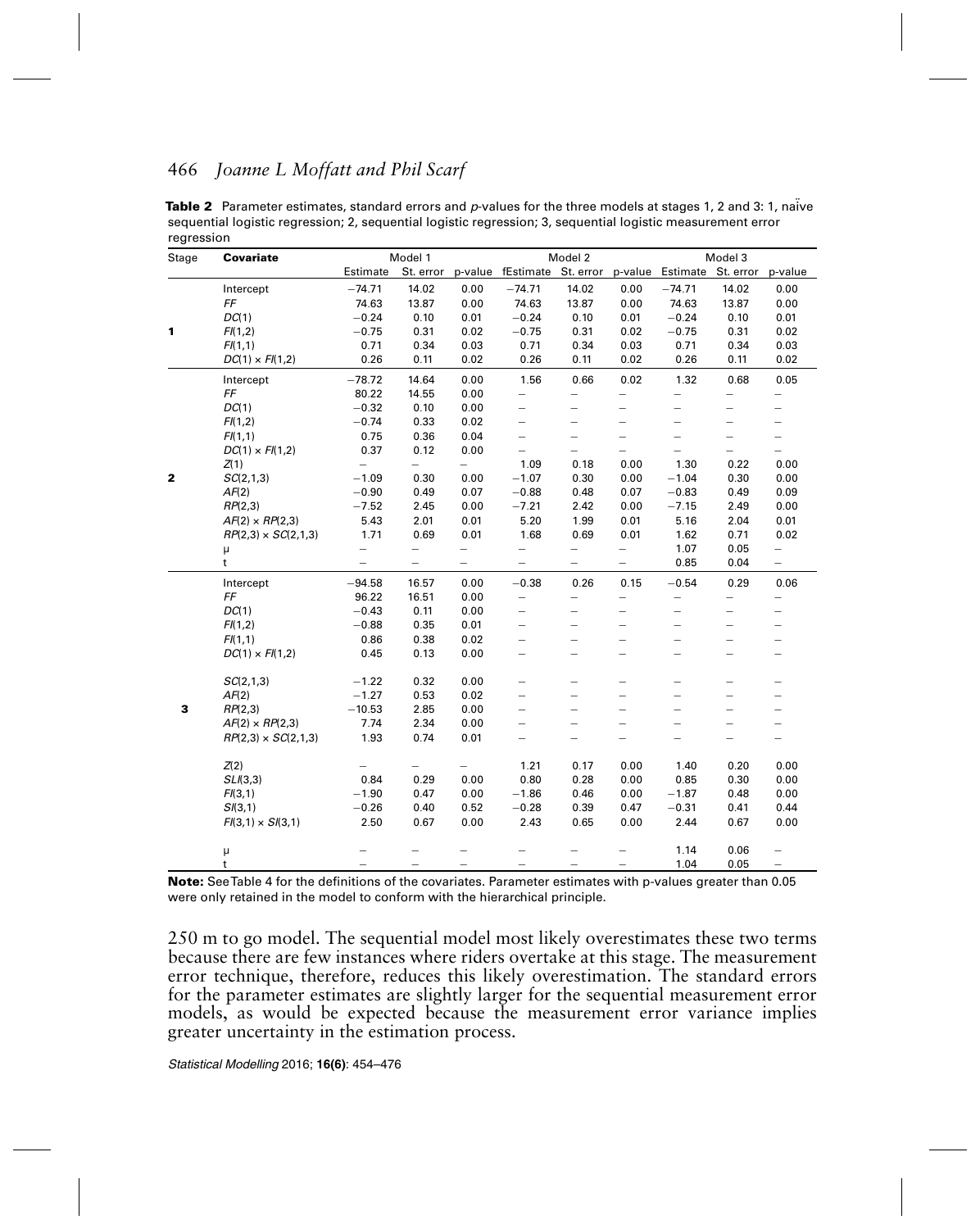| Stage | Covariate                  |          | Model 1   |         |                          | Model 2                  |         |                          | Model 3                  |                   |
|-------|----------------------------|----------|-----------|---------|--------------------------|--------------------------|---------|--------------------------|--------------------------|-------------------|
|       |                            | Estimate | St. error | p-value |                          | Estimate St. error       | p-value | Estimate                 | St. error                | p-value           |
|       | Intercept                  | $-94.12$ | 17.68     | 0.00    | 0.38                     | 0.21                     | 0.07    | 0.24                     | 0.22                     | 0.28              |
|       | FF                         | 96.54    | 17.62     | 0.00    | $\overline{\phantom{0}}$ | $\overline{\phantom{0}}$ |         | $\overline{\phantom{0}}$ | $\overline{\phantom{0}}$ |                   |
|       | DC(1)                      | $-0.48$  | 0.12      | 0.00    | $\overline{\phantom{0}}$ | $\overline{\phantom{0}}$ |         | $\overline{\phantom{0}}$ | -                        | $\qquad \qquad -$ |
|       | FI(1,2)                    | $-0.97$  | 0.38      | 0.01    | $\overline{\phantom{0}}$ | $\overline{\phantom{0}}$ |         |                          |                          |                   |
|       | FI(1,1)                    | 1.09     | 0.41      | 0.01    | $\overline{\phantom{0}}$ | $\overline{\phantom{0}}$ |         | —                        | -                        |                   |
|       | $DC(1) \times FI(1,2)$     | 0.51     | 0.14      | 0.00    |                          |                          |         |                          |                          |                   |
|       | SC(2,1,3)                  | $-1.18$  | 0.35      | 0.00    | $\overline{\phantom{0}}$ |                          |         | —                        | $\overline{\phantom{0}}$ |                   |
|       | AF(2)                      | $-1.61$  | 0.59      | 0.01    | $\overline{\phantom{0}}$ |                          |         |                          |                          |                   |
|       | RP(2,3)                    | $-10.36$ | 3.06      | 0.00    | $\overline{\phantom{0}}$ | $\overline{\phantom{0}}$ |         | $\overline{\phantom{0}}$ | -                        |                   |
|       | $AF(2) \times RP(2,3)$     | 7.36     | 2.45      | 0.00    | $\overline{\phantom{0}}$ | $\overline{\phantom{0}}$ |         |                          |                          |                   |
|       | $RP(2,3) \times SC(2,1,3)$ | 2.16     | 0.81      | 0.01    | $\overline{\phantom{0}}$ |                          |         |                          |                          |                   |
| 4     | SLI(3,3)                   | 0.86     | 0.34      | 0.01    |                          |                          |         |                          | $\overline{\phantom{0}}$ |                   |
|       | FI(3,1)                    | $-1.83$  | 0.51      | 0.00    | $\overline{\phantom{0}}$ |                          |         |                          |                          |                   |
|       | SI(3,1)                    | $-0.38$  | 0.44      | 0.38    | $\overline{\phantom{0}}$ |                          |         |                          |                          |                   |
|       | $FI(3,1) \times SI(3,1)$   | 2.56     | 0.72      | 0.00    |                          |                          |         |                          |                          |                   |
|       | Z(3)                       |          |           |         | 1.02                     | 0.14                     | 0.00    | 1.19                     | 0.17                     | 0.00              |
|       | FLD(3,4)                   | $-1.07$  | 0.42      | 0.01    | $-0.93$                  | 0.40                     | 0.02    | $-0.92$                  | 0.41                     | 0.02              |
|       | DH(4,4)                    | 0.00     | 0.05      | 0.92    | $-0.01$                  | 0.04                     | 0.75    | $-0.02$                  | 0.04                     | 0.63              |
|       | UO(N,4)                    |          |           |         |                          |                          |         |                          |                          |                   |
|       | UO(O,4)                    | $-2.31$  | 0.81      | 0.00    | $-2.13$                  | 0.77                     | 0.01    | $-1.85$                  | 0.72                     | 0.01              |
|       | UO(U,4)                    | 0.03     | 0.66      | 0.97    | $-0.14$                  | 0.63                     | 0.83    | $-0.16$                  | 0.72                     | 0.83              |
|       | $DH(4,4) \times UO(N,4)$   |          |           |         |                          |                          |         |                          |                          |                   |
|       | $DH(4,4) \times UO(0,4)$   | 1.60     | 0.63      | 0.01    | 1.60                     | 0.63                     | 0.01    | 1.43                     | 0.67                     | 0.03              |
|       | $DH(4,4) \times UO(U,4)$   | 0.03     | 0.15      | 0.82    | 0.04                     | 0.14                     | 0.78    | 0.07                     | 0.15                     | 0.62              |
|       | μ                          |          |           |         |                          |                          |         | 1.30                     | 0.07                     |                   |
|       | t                          |          |           |         |                          |                          |         | 1.35                     | 0.06                     |                   |

Table 3 Parameter estimates, standard errors and p-values for three models at stage 4: 1, naïve sequential logistic regression; 2, sequential logistic regression; 3, sequential logistic measurement error regression

**Note:** SeeTable 4 for the definitions of the covariates. Parameter estimates with p-values greater than 0.05 were only retained in the model to conform with the hierarchical principle.

Accounting for the error in the score also led to differences in the predicted win probabilities, which generally increase with the stage. At 450 m to go, for the majority of races, these differences are within the range  $-0.02$  and 0.02, with 308 (87%) races being within this range (see Table 5). At 350 m to go and 250 m to go, 114 (32%) and 127 (36%) races have an absolute difference greater than 0.02, respectively (see Table 5). This illustrates that in a sequential approach, the effects of measurement errors propagate through stages.

The differences in the probabilities predicted by the sequential and sequential measurement error models were investigated further. It was found that the model which predicted the higher probability of winning depends on the size of the measurement error variance as shown in Tables 6 and 7. When the measurement error variance is high and the estimated score is extreme (i.e., away from the median value), the sequential measurement error model predicts a less extreme win probability, as there is more uncertainty in the estimated score. An exception to this is when the estimated score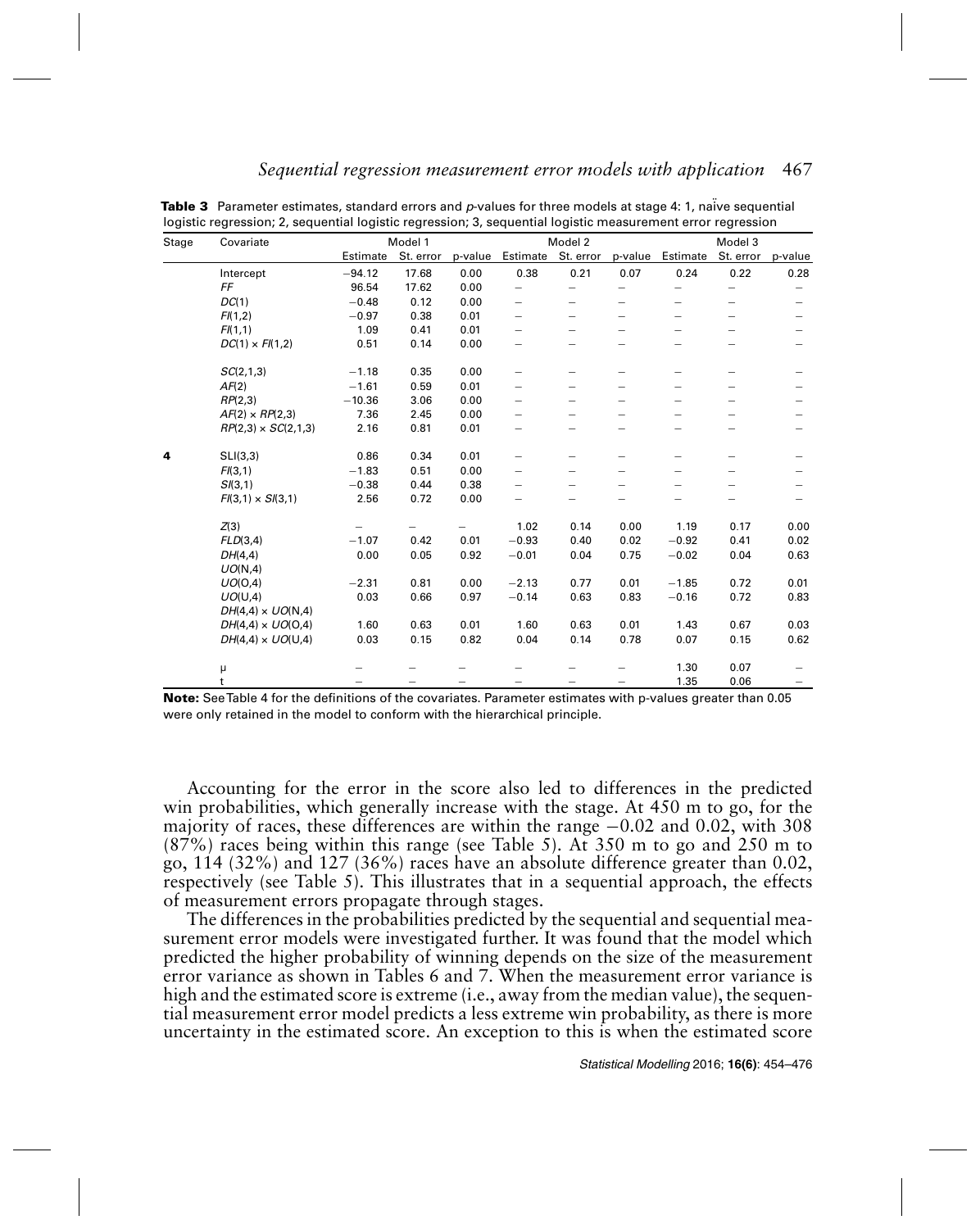| Covariate          | Definition                                                                                                                                                                                                                |
|--------------------|---------------------------------------------------------------------------------------------------------------------------------------------------------------------------------------------------------------------------|
| FF                 | Flying speed of faster rider relative to flying speed of slower rider.                                                                                                                                                    |
| DC(1)              | Distance faster rider is ahead at the start of stage 1 minus the distance the faster rider<br>is ahead at the end of stage 1.                                                                                             |
| FI(1,2)            | Faster rider increased track position between mark 2 in stage 1 and the end of stage 1.                                                                                                                                   |
| FI(1,1)<br>Z(i)    | Faster rider increased track position between mark 1 in stage 1 and the end of stage 1.<br>Score from stage i.                                                                                                            |
| SC(2,1,3)<br>AF(2) | The slower rider stayed in the same track position between marks 1 and 3 in stage 2.<br>Average speed over stage 2 for the faster rider relative to his average speed in the<br>previous stage.                           |
| RP(2,3)            | The slower rider was behind, and is either below or in the same track position at mark<br>3 in stage 2.                                                                                                                   |
| SL(3,3)            | The slower rider either did not increase track position between marks 3 and the end of<br>the stage 3 and was behind at the end of stage 3, or increased track position between<br>marks 3 and 4 and was ahead at mark 4. |
| FI(3,1)            | Faster rider increased track position between mark 1 in stage 3 and the end of stage 3.                                                                                                                                   |
| SI(3,1)            | Slower rider increased track position between mark 1 in stage 3 and the end of stage 3.                                                                                                                                   |
| FLD(3,4)           | The faster rider was behind and declined track position between mark 3 in stage 4<br>and the end of stage 4.                                                                                                              |
| DH(4,4)            | Distance the faster rider was ahead at mark 4, in stage 4.                                                                                                                                                                |
| UO(N,4)            | Neither rider over or undertook in stage 4.                                                                                                                                                                               |
| UO(O,4)            | A rider overtook in stage 4.                                                                                                                                                                                              |
| UO(U,4)            | A rider undertook in stage 4.                                                                                                                                                                                             |

**Table 5** Number of races by the absolute difference in win probabilities for the faster rider at 450 m, 350 m and 250 m to go as predicted by the sequential and measurement error models

| Model                 |        |               |               | Difference in probability |               |              |      |
|-----------------------|--------|---------------|---------------|---------------------------|---------------|--------------|------|
|                       | < 0.01 | $0.01 - 0.02$ | $0.02 - 0.03$ | $0.03 - 0.04$             | $0.04 - 0.05$ | $0.05 - 0.1$ | >0.1 |
| 450 m to go           | 221    | 87            | 24            |                           |               |              |      |
| 350 m to go           | 147    | 94            | 43            | 21                        | 12            | 20           | 18   |
| $250 \text{ m}$ to go | 134    | 90            | 46            | 27                        | 20            | 25           |      |

**Note:** At 450 m and 350 m to go 12 races and at 250 m to go 16 were excluded due to missing values.

for Model 3 is much more extreme than that for Model 2. Then, the sequential measurement error model predicts the more extreme probability (see Table 7 where the estimated score for Model 3 is more extreme and, at least, 0.02 lower). Overall, however, the measurement error model produces less extreme probabilities. A race which has an extremely high or low score at this stage of the race suggests that the outcome of the race has been decided. This seems very unlikely to be the case before 250 m to go and suggests that the extreme probabilities (less than 0.05 or greater than 0.95) predicted by the sequential model are questionable. For example, at 450 m to go, the riders are typically riding relatively slowly (around half of their maximum speed) and only around half of leading riders at this stage go on to win. Figure 2 shows an example of the effect a high measurement variance has on the difference in the predicted probabilities for a set of influential actions at 450 m to go for one particular race.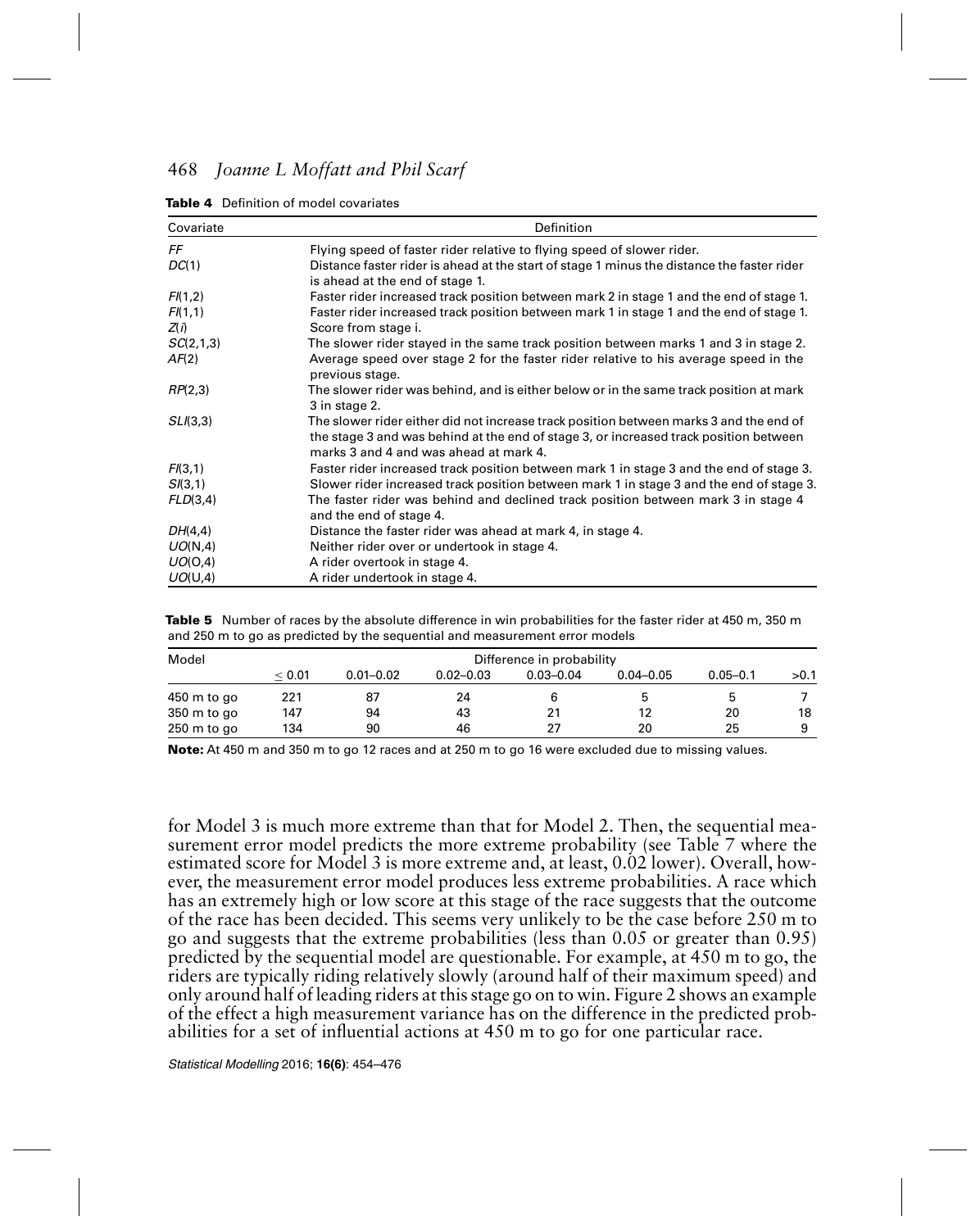| <b>30010 and modellent chemical valiance</b> |              |                                      |                 |
|----------------------------------------------|--------------|--------------------------------------|-----------------|
| <b>Estimated Score</b>                       |              | Measurement error variance           |                 |
|                                              | Low $(0.05)$ | Medium $(0.05 \ge a)$ and $\le 0.15$ | High $(> 0.15)$ |
| Low $(0.5)$                                  | 0.013(45)    | 0.004(46)                            | $-0.051(17)$    |
| Medium $(0.5 > 1.5)$                         | $-0.004(55)$ | $-0.004(71)$                         | $-0.005(16)$    |
| High ( $\geq$ 1.5)                           | N/A          | $-0.003(56)$                         | 0.02(49)        |

**Table 6** The average difference between the probabilities predicted by the sequential (Model 2) and sequential measurement error (Model 3) models (sequential minus measurement error) by the estimated score and measurement error variance

**Note:**The numbers in the brackets refers to the number of races.

When the measurement error variance is low and the estimated score is extreme, the sequential measurement error model predicts a more extreme probability of winning for the faster rider, as there is more certainty in the estimated score. Tables 6 and 7 show the average difference predicted by the two models and Figure 2 shows an example of the effect a low measurement variance has on the predicted win probabilities for one race. The exception is when the estimated score for Model 3 is less extreme in comparison to the estimated score for Model 2. Then, the opposite becomes true in that the measurement error model predicts the less extreme probability. When the estimated score or measurement error variance is close to the median value (over all races), the win probabilities are similar at 450 m to go. At both 350 m and 250 m to go, when the estimated score for Model 3 is close to the median value, the difference in the win probabilities mostly depends on the difference between the estimated scores for Models 2 and 3.



**Figure 2** Win probability for the faster rider at 450 m to go (end of stage 2) as a function of AF(2), when  $SC(2,1,3) = 1$  and  $RP(2,3) = 0$  (see Table 4 for covariate definitions) for three cases with a low score  $Z(1)$ ,  $(-x-) =$  $-0.12$ , (--) =  $-0.38$  and (- $\bullet$ -)=  $-1.16$ , and with a low (0.05), medium (0.14) and high measurement error variance (0.67), respectively. Win probabilities are shown for the sequential model  $\langle \cdots \rangle$  and the  $(-)$  sequential measurement error model.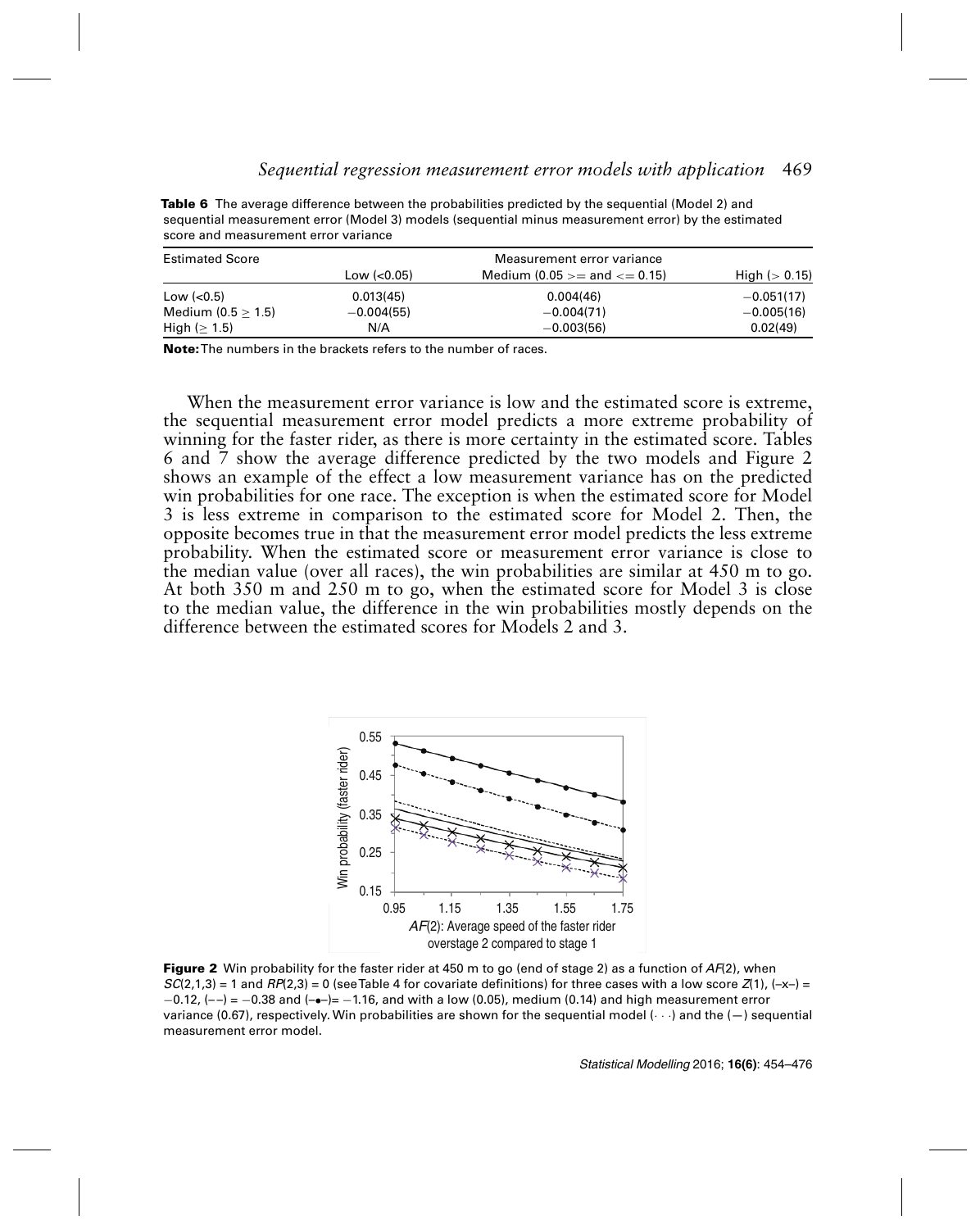| the estimated score for                      | error variance and whether the estimated score for the sequential measurement error model (Model 3) is higher than, similar to or lower than | the sequential model (Model 2)                                                                                 |                                           |                                      |                                                 |                                            |                                       |
|----------------------------------------------|----------------------------------------------------------------------------------------------------------------------------------------------|----------------------------------------------------------------------------------------------------------------|-------------------------------------------|--------------------------------------|-------------------------------------------------|--------------------------------------------|---------------------------------------|
|                                              |                                                                                                                                              |                                                                                                                |                                           |                                      | Measurement error variance                      |                                            |                                       |
|                                              |                                                                                                                                              |                                                                                                                | 350 m to go                               |                                      |                                                 | 250 m to go                                |                                       |
| Estimated score<br>higher for<br>Model 3     | imated<br>re for<br>Model 3<br>scor<br>Esti                                                                                                  | $Low \ (< 0.05)$                                                                                               | Medium ( $0.05 \ge$<br>and $\leq$ = 0.15) | $High ( \geq 0.15)$                  | Low (< 0.05)                                    | Ш<br>Medium ( $0.05 >$<br>and $\lt=0.15$ ) | High (≥ 0.15)                         |
| Yes ( $> 0.02$ )                             | Low (< 0.5)<br>Medium (0.5 ≥<br>< 1.5<br>and                                                                                                 | $-0.038(16)$<br>$-0.003(11)$                                                                                   | $-0.023(17)$<br>$-0.019(17)$              | $-0.024(10)$<br>$-0.069(14)$         | $-0.078(2)$<br>$-0.036(2)$                      | $-0.032(46)$<br>$-0.021(31)$               | $-0.028(20)$<br>$-0.026(4)$           |
|                                              | $High ( \geq 1.5)$                                                                                                                           | ≸                                                                                                              | $-0.01(34)$                               | 0.019(6)                             | ≸                                               | $-0.023(11)$                               | $-0.008(44)$                          |
| Similar $(-0.02 >$<br>and $\texttt{<=}0.02)$ | $High ( \geq 1.5)$<br>Low (< 0.5)<br>Medium (0.5 $\geq$<br>and $<$ 1.5)                                                                      | $-0.006(14)$<br>0.018(1)<br>$\frac{8}{5}$                                                                      | $-0.008(20)$<br>$-0.006(10)$<br>0.01(14)  | $-0.023(9)$<br>0.061(9)<br>0.011(6)  | $\frac{4}{2}$<br>$\frac{4}{2}$<br>$\frac{8}{2}$ | $-0.004(11)$<br>$-0.004(3)$<br>0.023(5)    | $-0.004(1)$<br>$-0.02(8)$<br>0.001(6) |
| No ( $\leq -0.02$ )                          | High (≥ 1.5)<br>Low $(< 0.5)$<br>Medium (0.5 ≥<br>< 1.5<br>and                                                                               | 0.015(11)<br>0.016(2)<br>≸                                                                                     | 0.026(28)<br>0.009(29)<br>0.009(21)       | $-0.035(15)$<br>0.025(37)<br>0.01(4) | 0.051(2)<br>0.099(1)<br>0.114(1)                | 0.071(16)<br>0.037(30)<br>0.016(30)        | 0.005(4)<br>0.01(45)<br>0.015(11      |
| + م: مما مصر من The article of the S         |                                                                                                                                              | con de de la de la de la de la de la de la de la de la de la de la de la de la de la de la de la de la de la d |                                           |                                      |                                                 |                                            |                                       |

Table 7 The average difference between the probabilities predicted by the sequential (Model 2) and sequential measurement error (Model 3)<br>models (sequential minus measurement error) by the estimated score from the sequenti models (sequential minus measurement error) by the estimated score from the sequential measurement error model (Model 3), measurement **Table 7** The average difference between the probabilities predicted by the sequential (Model 2) and sequential measurement error (Model 3)

Note: The numbers in the brackets refers to the number of races. **Note:**The numbers in the brackets refers to the number of races.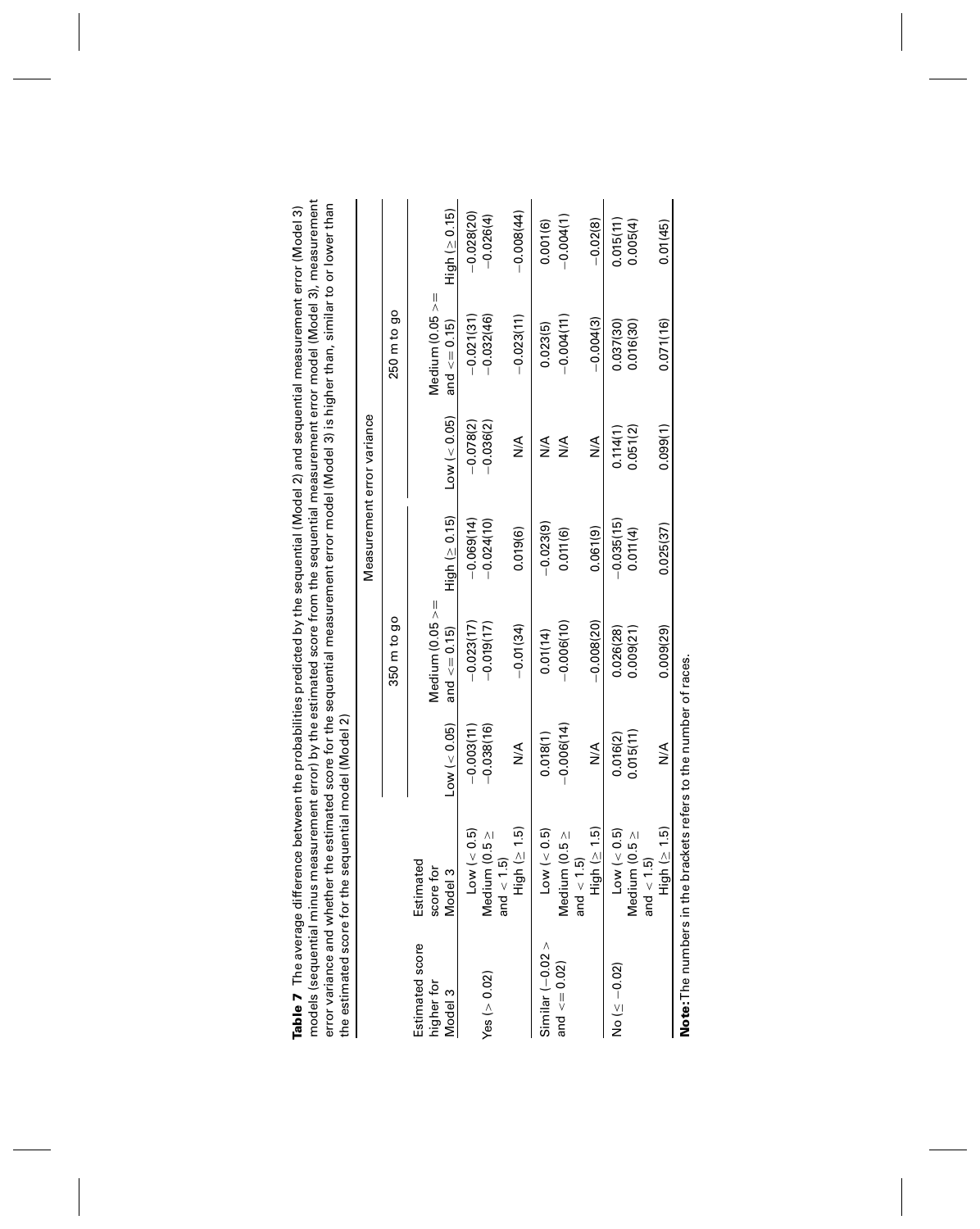

**Figure 3** The association between observed and predicted responses at each stage for the sequential model  $(-\bullet-)$  and the measurement error model  $(-x-)$  as measured by Somers' D (adjusted using Efron's 0.682 estimator).

The fit of both Models 2 and 3 were compared by calculating the Somers' D value, which is a measure of association between the observed and predicted responses. No extra data was available to test how well the models fit on a different dataset. Instead, the Somers' D value was calculated on the same dataset used to build the model, but this value was adjusted using Efron's 0.682 estimator (Efron, 1983), which is used to adjust for the over-optimism in a Somers' D value which is calculated based on the dataset used to fit the model. The Somers' D value was similar for both the sequential and sequential measurement error models at all stages, with some evidence of the sequential model performing better at 350 m to go (see Figure 3). However, because large differences in the probabilities predicted between Models 2 and 3 were found for only a few races, the differences between the Somers' D values will also be small.

#### 4.4 Summary of tactical implications

The key actions and race states that appear to influence race outcome, at each stage, are discussed here. The relative flying speed (*FF*) is the most important covariate. However, all models indicate that the faster rider will not always win and that tactics (quantified through the revealed covariates) have important effects. The importance of race tactics is demonstrated and compared for both the sequential and measurement error models in Figure 4 which shows the percentage of race outcomes correctly predicted over and above that predicted by assuming the faster rider wins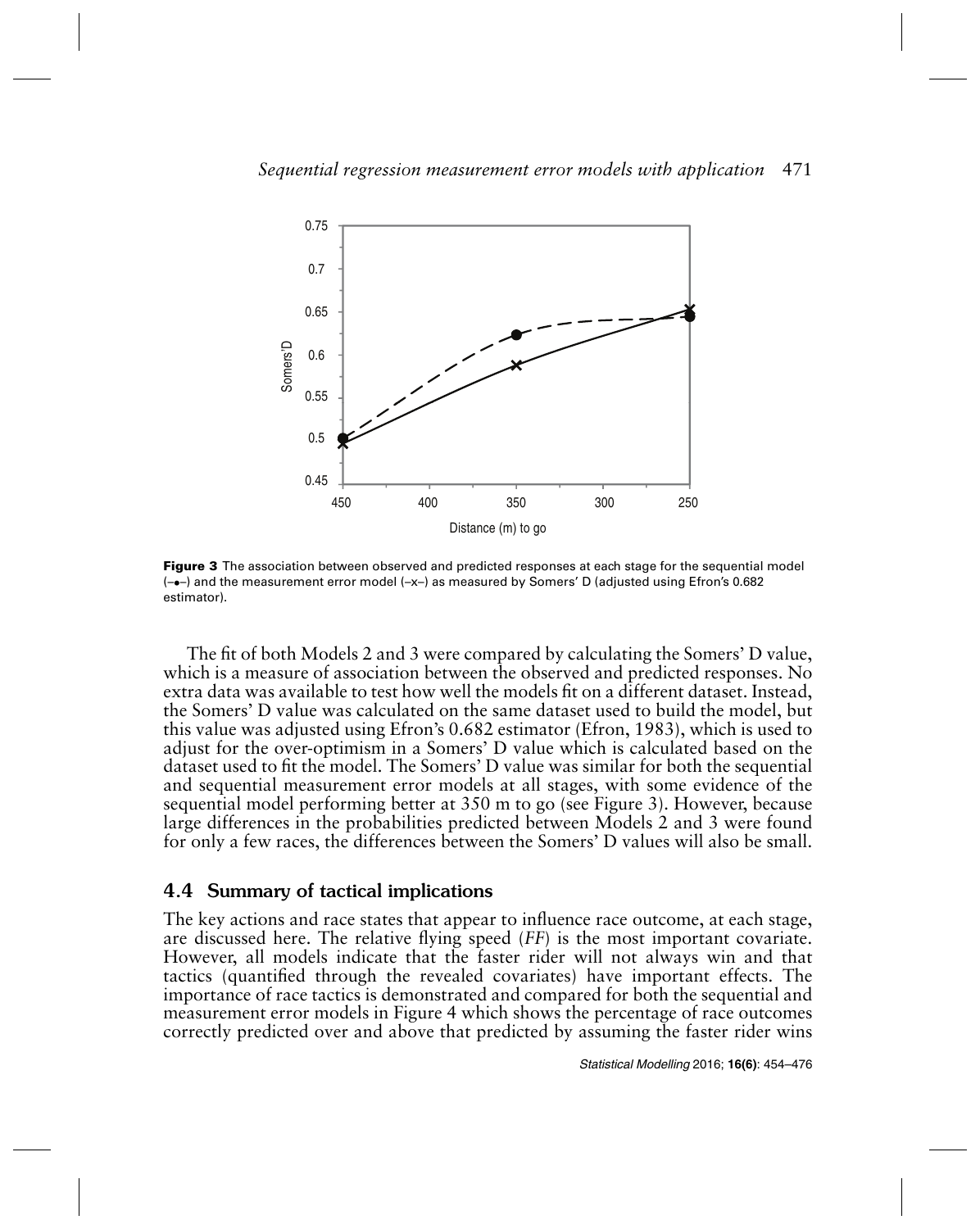

**Figure 4** Percentage of races accounted for by race states and actions:  $(-x-)$  applied up to and including the end of the current race stage,  $(-)$  during the current stage for the sequential  $(-)$  and sequential measurement error models  $(-)$ .

(71%). This gives the proportion of races for which race states and actions applied before the end of each stage are influential. This is similar for both models, only 1% at 500 m to go rising to 9% at 250 m to go for the sequential model and slightly lower (8%) at 250 m to go for the measurement error model. Figure 4 also shows the proportion of races which can be accounted for by the actions and states applied during each stage (the percentage of race outcomes correctly predicted over and above that predicted by assuming that the faster rider wins at the current stage minus that at the previous stage), which remains approximately constant between 450 m and 250 m to go at around 3% for both models. Overall, the similar performance is not surprising considering that for the majority of races, the predicted win probabilities are similar for the two approaches.

As discussed in the previous section, the parameter estimates for both models are similar and so are the key actions and race states that appear to influence race outcome. From the parameters estimates which are displayed in Tables 2 and 3, the key actions and race states that appear to influence race outcome are identified for each stage.

In stage 1, a key finding is that the faster rider should increase track position between mark 1 and mark 2 and then either stay in the same track position or move to a lower one by the end of stage 1. He/she should also reduce the distance ahead over the stage if leading to better judge any sudden overtaking attempts or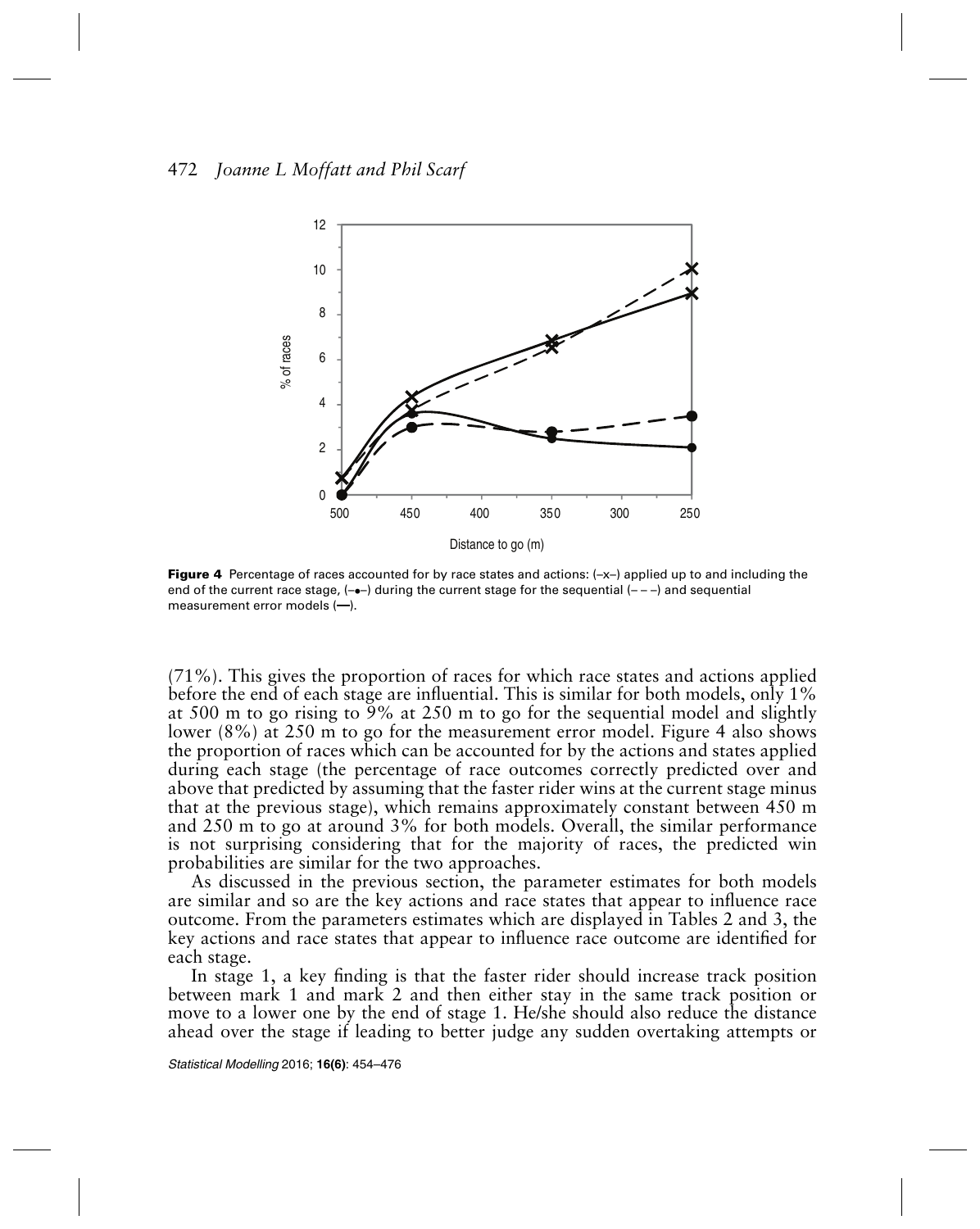save energy for later in the race. A faster rider who is following should reduce the distance behind if following.

In stage 2, the slower rider can take advantage, if the opponent is not accelerating, by being behind and either in the same track position or lower than the faster rider by the end of the stage. The slower rider should also change track position between marks 1 and 2 in stage 2. Changing track position may allow the rider to save energy where the track gradient is high.

In stage 3, the faster rider has a very low chance of winning if he/she increases track position between mark 2 and the end of stage 3 when the opponent does not increase track position. This implies the faster rider has wasted energy by increasing track position and, hence, loses an advantage at later stages in the race.

In stage 4, both riders should overtake if behind; the faster rider should also be far ahead ( $>2$  m). It is better to overtake than undertake or already be leading the race at the beginning of this stage. A faster rider who is behind and does not over take or under take considerably reduces his/her chances of winning by decreasing track position during this stage (see Table 2;  $FLD(4) = 1$ ), as the rider may have been unsuccessful in overtaking during this stage, and so overtaking during the remainder of the race will be more difficult to achieve.

## **5 Discussion and conclusion**

A new approach is presented for analyzing the relationship between the outcome of a process with several stages and covariates that are revealed at each stage when the number of influential covariates is large. The approach extends the sequential model of Elisheva et al. (2000) by accounting for the measurement error in the estimated score. The approach is applied to the sprint event in track cycling with the aim of explaining race outcome and the following is found:

- 1. The score allows stable models to be created while capturing information from previous stages. Fewer terms in a sequential approach (in comparison to the naïve approach) also mean that the models are easier to interpret.
- 2. However, the score is measured with an error. A new approach is developed to incorporate for this error and we show for our application that not accounting for measurement error in the score leads to the estimated effect of the score being biased. For other terms, the bias is small, except for terms where the corresponding states or actions occurred infrequently in the dataset. The sequential model places more importance on race actions and less on the ratio of flying speeds (the covariate that dominates the score) than the sequential measurement error model.
- 3. In application to the sprint cycle race, the difference in predicted win probabilities between the sequential and measurement error models is also found, and it generally increases with each stage. The sequential model would predict on an average the more extreme probability, which when used in the subsequent stage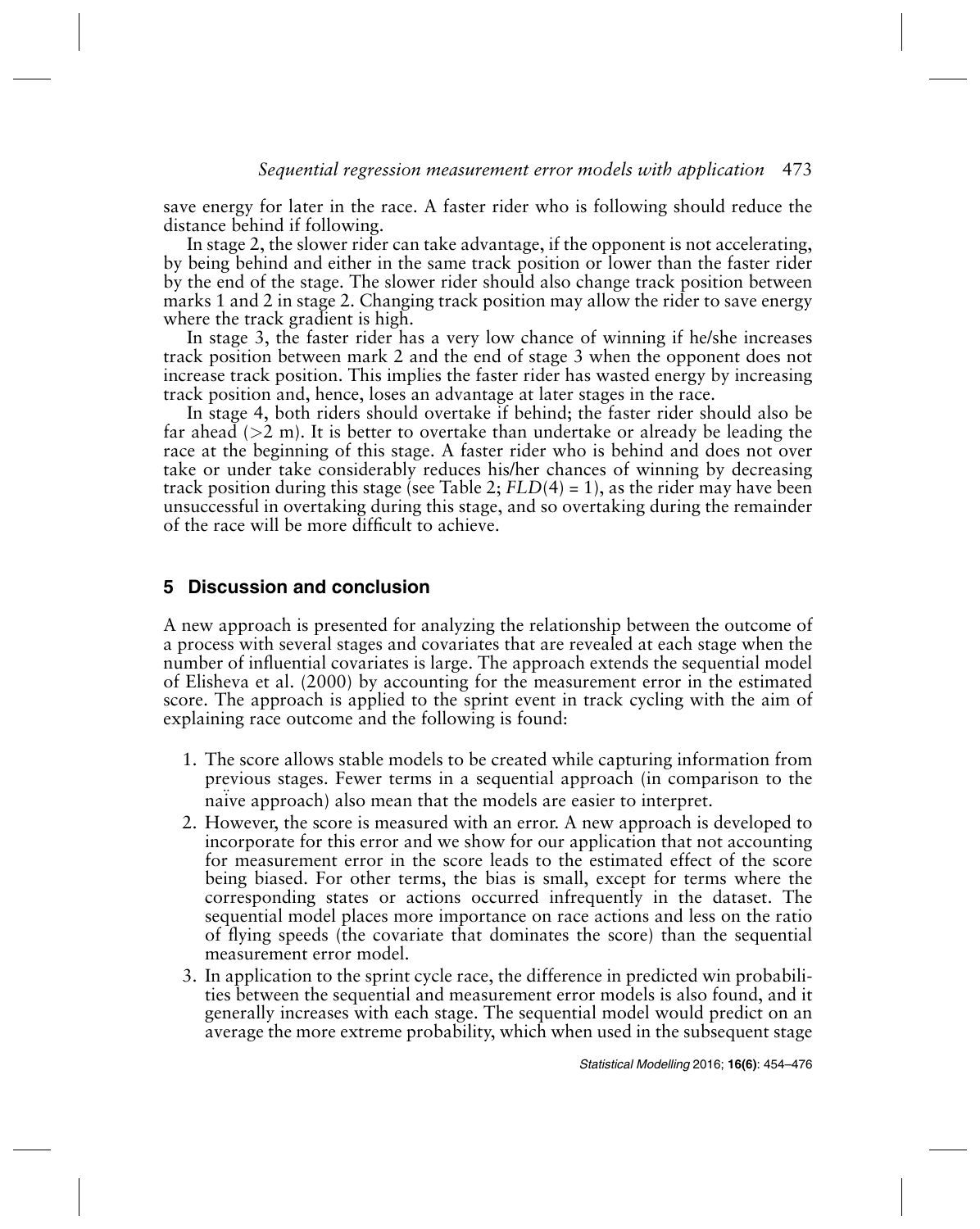via conversion to a score leads to an even more extreme probability. For some races, the probabilities predicted by the sequential model are unrealistically high or low, which are compounded at later stages. The sequential model predicts high chances of outcomes at 450 and 350 m to go for some races, but for this event it is highly unlikely that the outcome of the race has been decided at this stage. This illustrates that the measurement errors propagate through the stages in a sequential approach.

4. The measurement error technique adjusts the win probabilities (compared to the sequential approach) depending on the magnitude of the measurement error. The measurement error model predicts more extreme win probabilities when the measurement error variance is low and less extreme win probabilities when the measurement error variance is high. At stages 3 and 4, this effect also depends on the difference between the sequential and estimated scores, with the measurement error model predicting more extreme probabilities if the estimated score is more extreme and vice versa.

It is assumed that the true score is not correlated with the other observed covariates revealed in the current stage. This assumption is tested and shown to be valid for the application we described in Section 4. However, this may not be the case for a different application. Future work could involve adjusting the model to allow for such correlations. The approach could also be readily extended to incorporate variable selection techniques when little prior information is available about which covariates are influential on outcome.

Overall, we would suggest that it is essential to use measurement error techniques in a sequential approach to avoid bias in the estimation of the parameter for the score and, hence, to avoid misleading conclusions being drawn when determining the effects of covariates on outcome, especially when considering the relative importance of previous and current actions and states. These conclusions are applicable to the statistical analysis of sequential processes more generally outside of the sports example presented in this article, including, for example, medical intervention where extreme predicted probabilities could lead to the wrong decision being made about the most appropriate treatment. The real benefit of this approach will vary with application and may be assessed by preforming simulations.

## **Acknowledgements**

This work has been supported by the Engineering and Physical Sciences Research Council of the UK under grant number EP/F005792/1. Data underlying the findings are fully available without restriction from [DOI: 10.17866/rd.salford.3839703]. We are grateful for the cooperation of the English Institute for Sport for use of the data and the help of Paul Barrett, Mike Hughes, and Duncan Locke and Jan Van Eijden of British Cycling.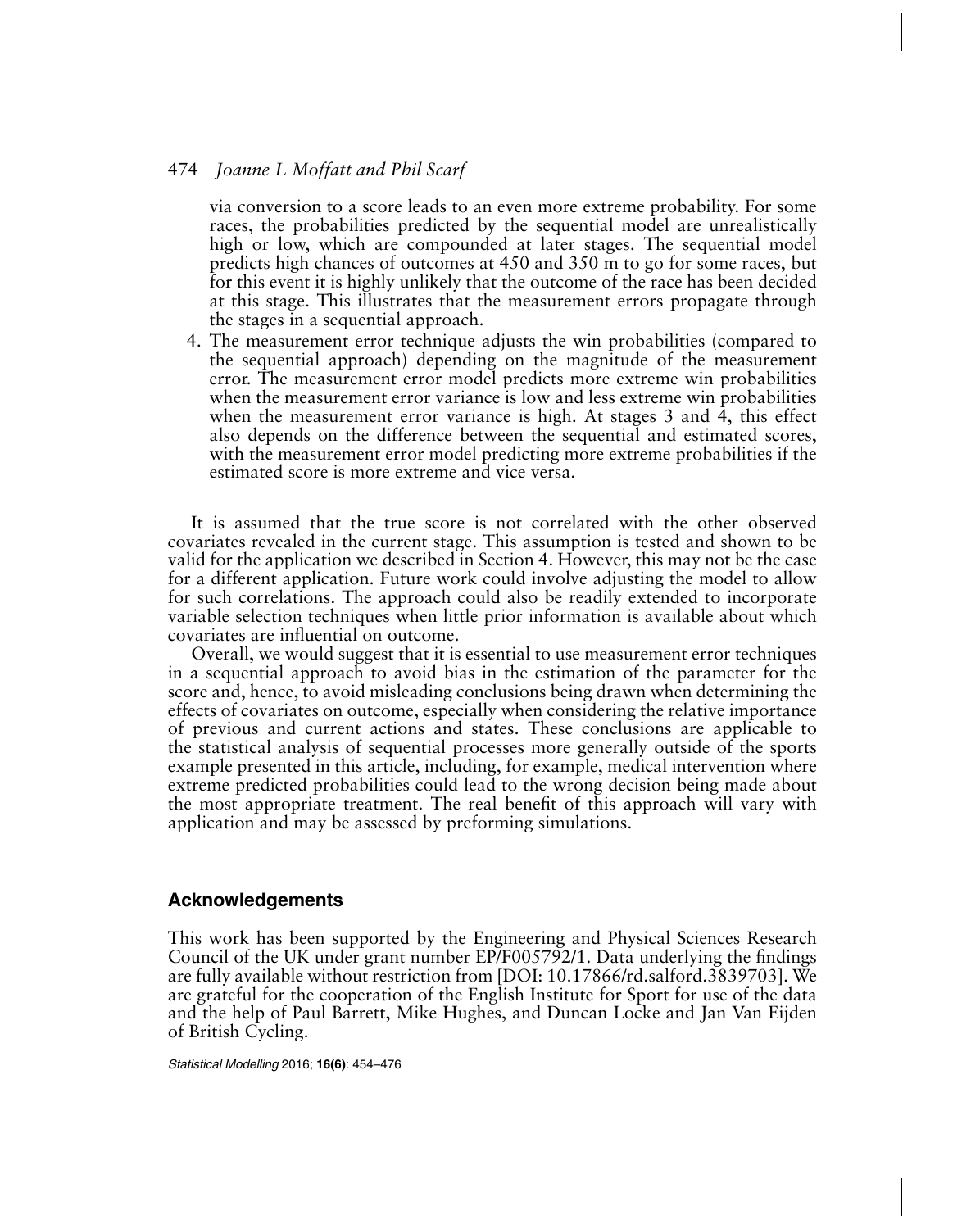#### **References**

- Austin PC (2008) Bootstrap model selection had similar performance for selecting authentic and noise variables compared to backward variable elimination: A simulation study. *Journal of Clinical Epidemiology*, **61**, 1009– 1017.
- Carroll RJ, Ruppert D, Stefanski LA and Crainiceanu CM (2006) *Measurement Error in Nonlinear Models: A Modern Perspective, 2nd edition*. Boca Raton, FL: CRC Press.
- Collett D (2002) *Modelling Binary Data, 2nd edition*. Boca Raton, FL: CRC Press.
- Dobson AJ and Barnett AC (2008) *An Introduction to Generalized Linear Models, 3rd edition*. Boca Raton, FL: CRC Press.
- Efron B (1983) Estimating the error rate of a prediction rule: Improvement on crossvalidation. *Journal of the American Statistical Association*, **78**, 316–331.
- Efron B and Tibshirani RJ (1993) *An Introduction to the Bootstrap*. New York and London: CRC Press.
- Elisheva S, Noya G, Yana Z-G, Dalit B and Benjamin M (2000) Sequential logistic models for 30 days mortality after CABG: Pre-operative, intra-operative and postoperative experience—The Israeli CABG study (ISCAB). *European Journal of Epidemiology*, **16**, 543–555.
- Guo Y and Little RJ (2011) Regression analysis with covariates that have heteroscedastic measurement error. *Statistics in Medicine*, **30**, 2278–2294.
- Higdon R and Schafer DW (2001) Maximum likelihood computations for regression with measurement error. *Computational Statistics & Data Analysis*, **35**, 283–299.
- Hildebrand FB (1974) *Introduction to Numerical Analysis, 2nd edition.* New York and London: McGraw-Hill.
- Hill SE, van Wermeskerken GK, Lardenoye J-WH, Phillips-Bute, B, Smith PK, Reves JG and Newman MF (2000) Intraoperative physiologic variables and outcome in cardiac surgery: Part i. In-hospital mortality. *The*

*Annals of Thoracic Surgery*, **69**, 1070– 1075.

- MATLAB (2007). The MathWorks Inc., Natick, Massachusetts.
- McCullagh P and Nelder JA (1989) *Generalized Linear Models, 2nd edition.* Boca Raton, FL: CRC Press.
- Moffatt JL (2012) Sequential regression techniques with application to the individual sprint in track cycling. PhD thesis, Salford Business School, University of Salford, Salford, UK.
- Moffatt JL, Scarf P, McHale IG, Passfield L and Kui Z (2014) To lead or not to lead: Analysis of the sprint in track cycling. *Journal of Quantitative Analysis in Sports*, **10**, 161– 172.
- Peduzzi P, Concato J, Kemper E, Holford TR, and Feinstein AR (1996) A simulation study of the number of events per variable in logistic regression analysis. *Journal of Clinical Epidemiology*, **49**, 1373–1379.
- R Development Core Team (2016) *R: A Language and Environment for Statistical Computing*. Vienna, Austria: R Foundation for Statistical Computing. URL http://www.Rproject.org. (Accessed on 21 June 2016).
- Rabe-Hesketh S, Pickles A and Skrondal A (2003) Correcting for covariate measurement error in logistic regression using nonparametric maximum likelihood estimation. *Statistical Modelling*, **3**, 215–232.
- Rosner B, Spiegelman D and Willett W (1990) Correction of logistic regression relative risk estimates and confidence intervals for measurement error: The case of multiple covariates measured with error. *American Journal of Epidemiology*, **132**, 734–745.
- Sauerbrei W and Schumacher M (1992) A bootstrap resampling procedure for model building: Application to the cox regression model. *Statistics in Medicine*, **11**, 2093– 2109.
- Seber GA and Lee AJ (2012) *Linear Regression Analysis*. New Jersey: John Wiley & Sons.